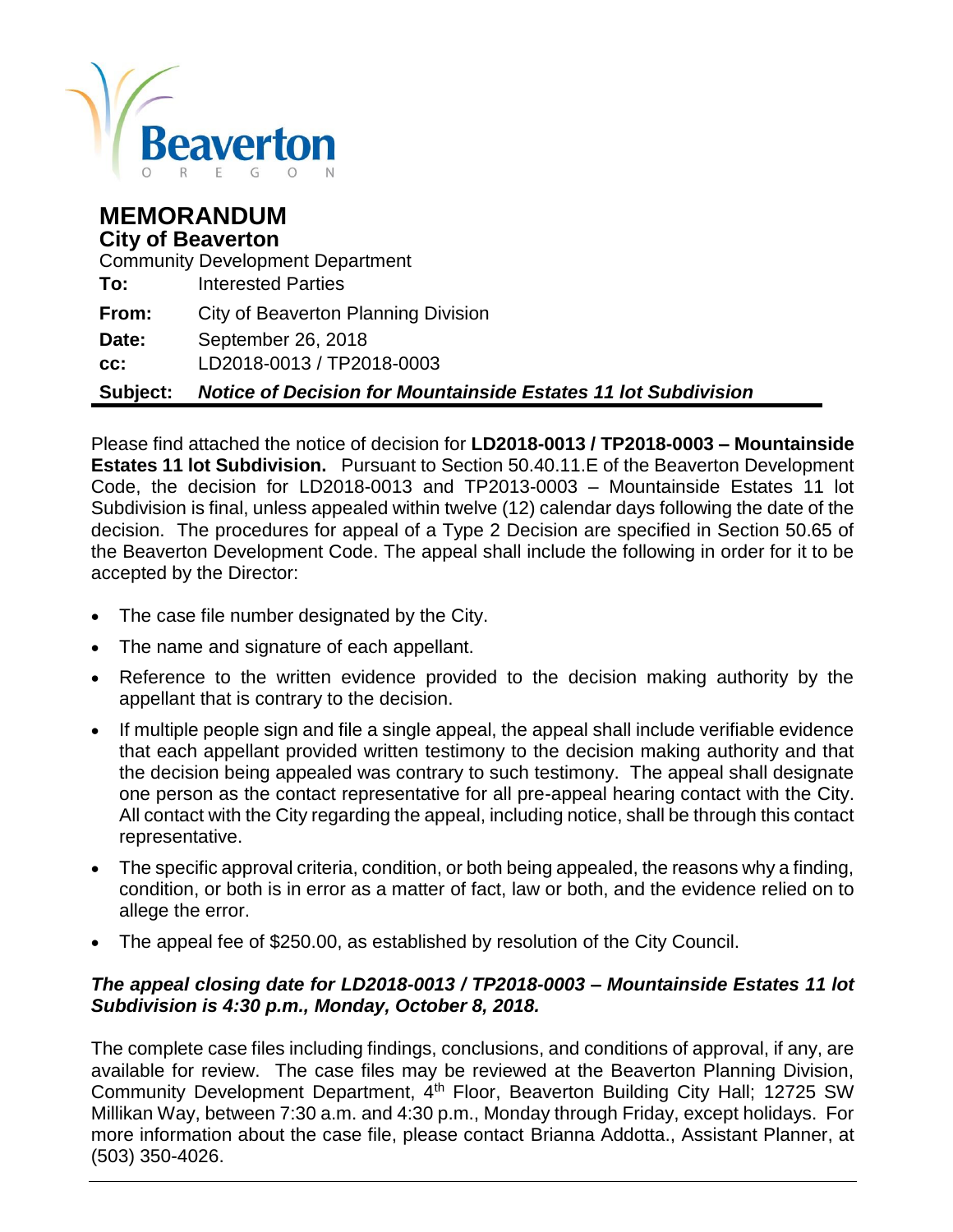

# **NOTICE OF DECISION**

TO: All Interested Parties FROM: Brianna Addotta, Assistant Planner PROPOSAL: **LD2018-0013 / TP2018-0003** Mountainside Estates 11 lot Subdivision LOCATION: The property is located at 16165 SW Old Scholls Road & adjacent lot and Tract A. Also identified as tax lot 3500 of Washington County's Tax Assessors tax map 1S124CA and tax lot 16800 of Washington County's Tax Assessors tax map 2S105BB. SUMMARY: The applicant is seeking approval of a Preliminary Subdivision application to develop two existing lots and one existing tract in the R5 zoning district, sized at approximately two acres, into an 11-lot single family subdivision and a Tree Plan Two application to remove eighty-six (86) community trees on the lot to accommodate the development of the site. PROPERTY Brandon Leong OWNER: 15140 SW Copper Court Beaverton, OR 97007 APPLICANT: Pioneer Design Group Inc. Attn: Matthew Sprague 9020 SW Washington Square Rd., Suite 170 Portland, OR 97223 APPLICABLE CRITERIA: Facilities Review: Section 40.03 Preliminary Subdivision: Section 40.45.15.5.C Tree Plan Two: Section 40.90.15.2.C DECISIONS: **APPROVAL of LD2018-0013 (Mountainside Estates 11 lot Preliminary Subdivision)** subject to the applicable conditions identified in Attachment D. **APPROVAL of TP2018-0003 (Mountainside Estates 11 lot Preliminary Subdivision)** subject to the applicable conditions

identified in Attachment D.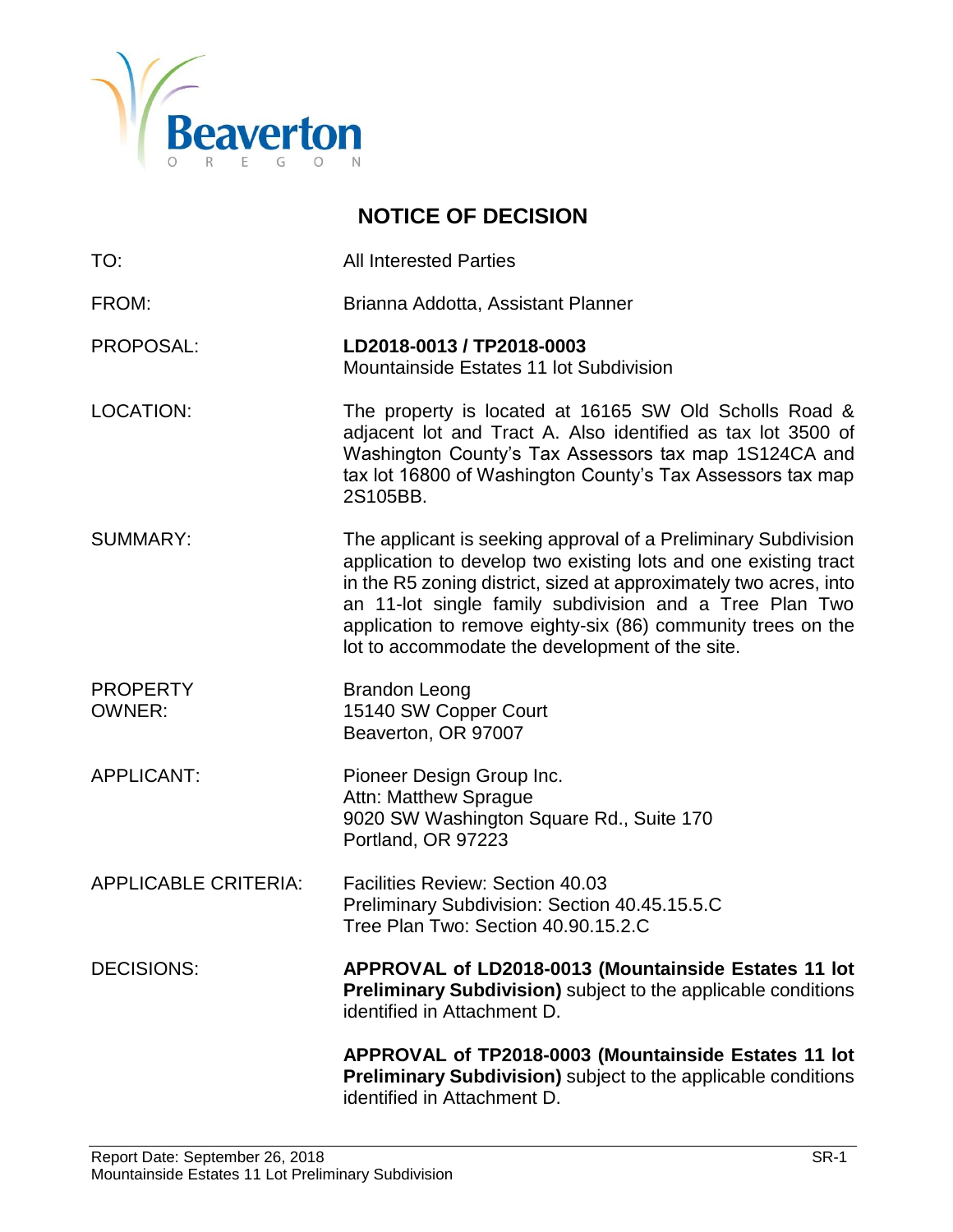# **Vicinity and Zoning Maps**



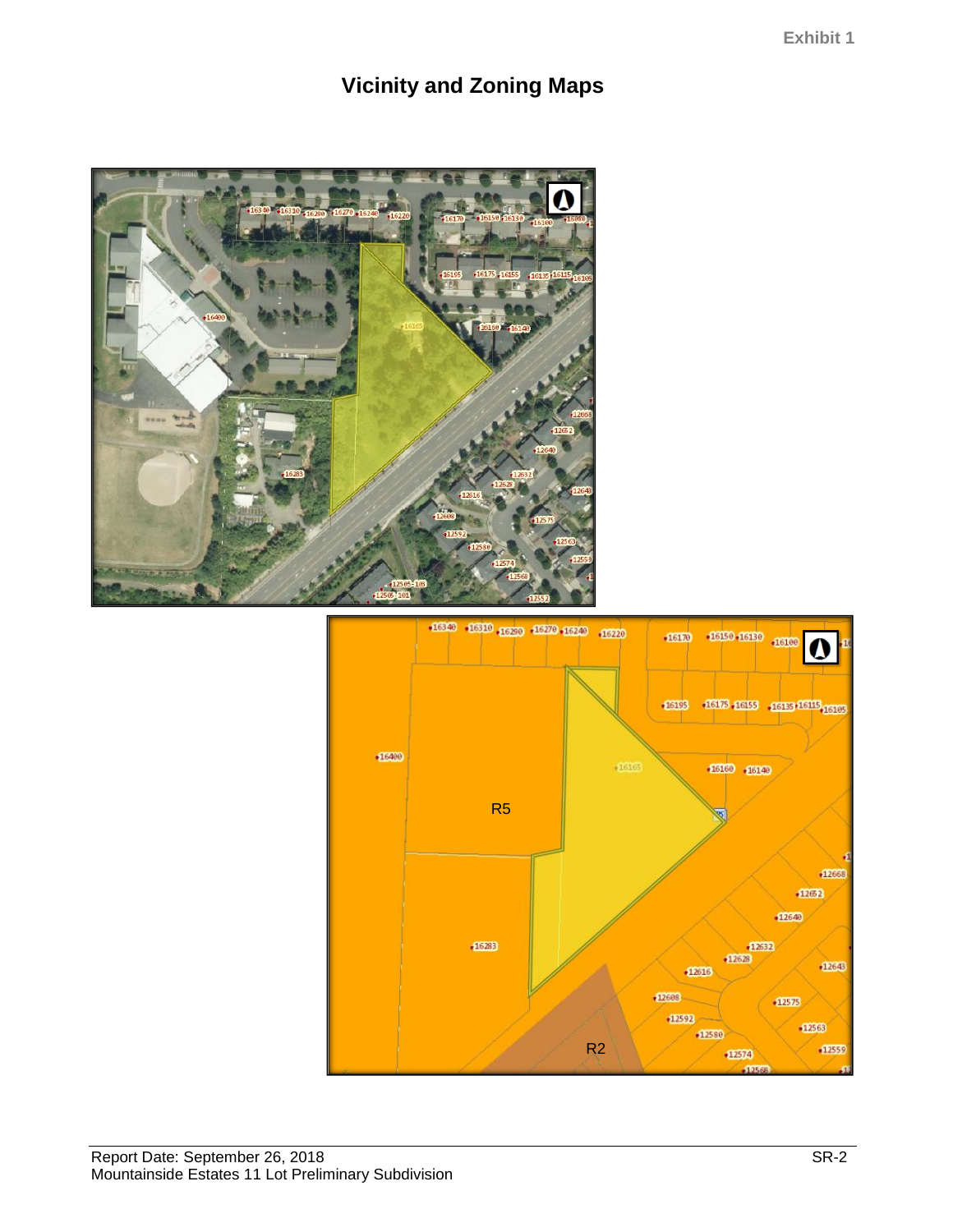# **BACKGROUND**

# **Key Application Dates**

| Application | Submittal<br>Date | Deemed<br>Complete | $120$ -Day*         | $30$ day<br>continuance<br>Requested | $365$ -Day              |
|-------------|-------------------|--------------------|---------------------|--------------------------------------|-------------------------|
| LD2018-0013 | March 11,<br>2018 | June 29, 2018      | October 27,<br>2018 | November 25,<br>2018                 | <b>June 29,</b><br>2019 |
| TP2018-0003 | March 11,<br>2018 | June 29, 2018      | October 27,<br>2018 | November 25,<br>2018                 | <b>June 29,</b><br>2019 |

\* Pursuant to Section 50.25.8 of the Beaverton Development Code, the City will reach a final decision on an application within 120 calendar days from the date that the application was determined to be complete or deemed complete unless the applicant agrees to extend the 120 calendar day time line pursuant to subsection 9 or unless State law provides otherwise.

## **Existing Conditions Table**

| Zoning                               | R5 (Urban Standard Density)                                     |                                |  |  |
|--------------------------------------|-----------------------------------------------------------------|--------------------------------|--|--|
| <b>Current</b><br><b>Development</b> | This property is currently developed with a single family home. |                                |  |  |
| <b>Site Size</b>                     | Approximately 1.99 Acres                                        |                                |  |  |
| <b>NAC</b>                           | <b>Neighbors Southwest</b>                                      |                                |  |  |
|                                      | Zoning:                                                         | Uses:                          |  |  |
|                                      | North: R5                                                       | North: Single-Family           |  |  |
| Surrounding<br><b>Uses</b>           | South: R2                                                       | South: Townhomes               |  |  |
|                                      | East: R5                                                        | East: Single-Family            |  |  |
|                                      | West: R5                                                        | <b>West: Elementary School</b> |  |  |
|                                      |                                                                 |                                |  |  |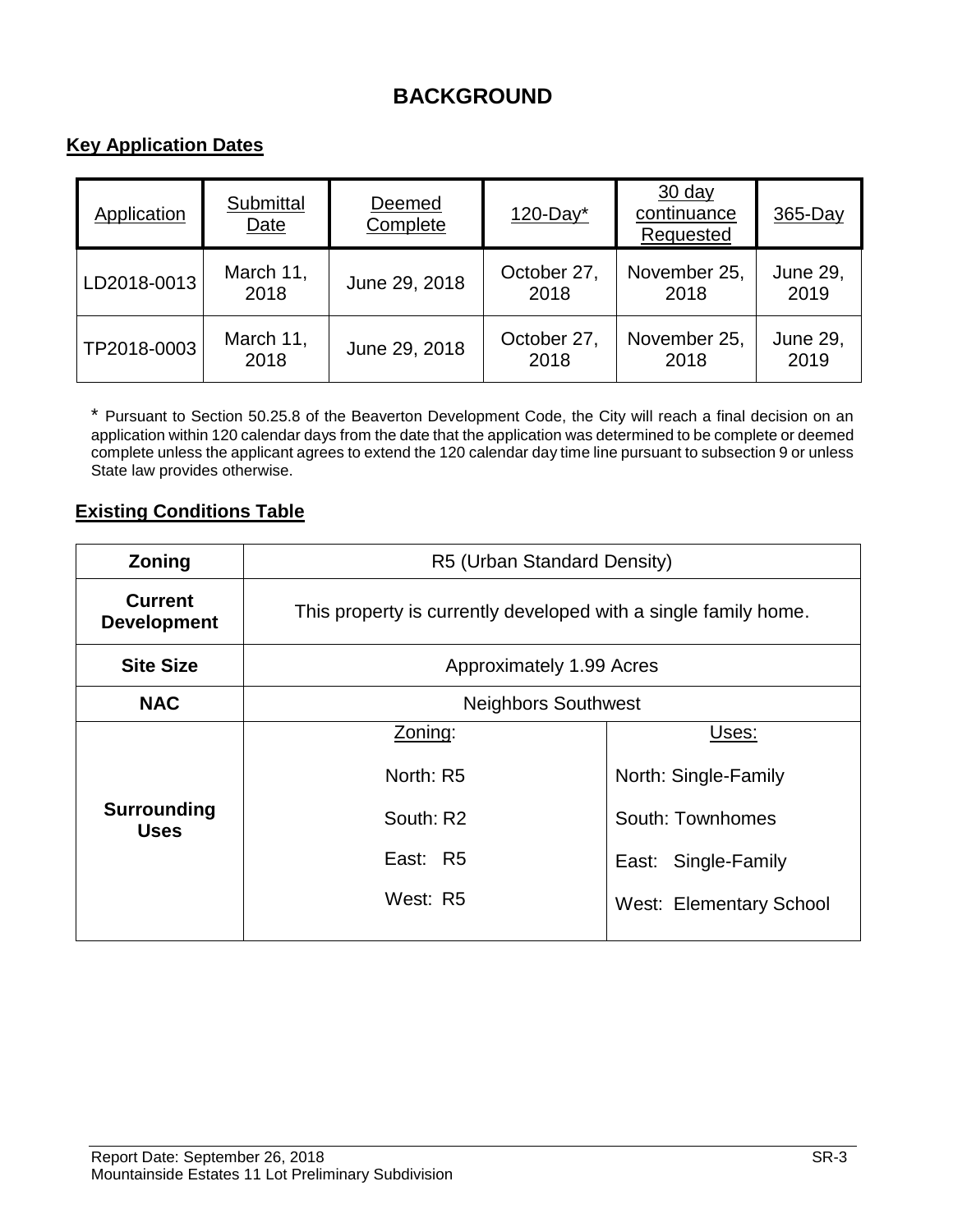# **DESCRIPTION OF APPLICATION AND TABLE OF CONTENTS**

| Section A: Facilities Review Committee Technical Review and<br><b>Recommendation Report</b> | <b>PAGE No.</b><br>$FR1 - 10$ |
|---------------------------------------------------------------------------------------------|-------------------------------|
| Section B: LD2018-0013 Preliminary Subdivision                                              | $LD1 - 4$                     |
| Section C: TP2018-0003 Tree Plan Two                                                        | $TP1 - 6$                     |
| <b>Section D: Conditions of Approval</b>                                                    | $COA1 - 6$                    |
|                                                                                             |                               |

- **Exhibit 1. Vicinity/Zoning Map**
- **Exhibit 2. Public Comment**

No Public Comment Received

**Exhibit 3. Applicant's Materials**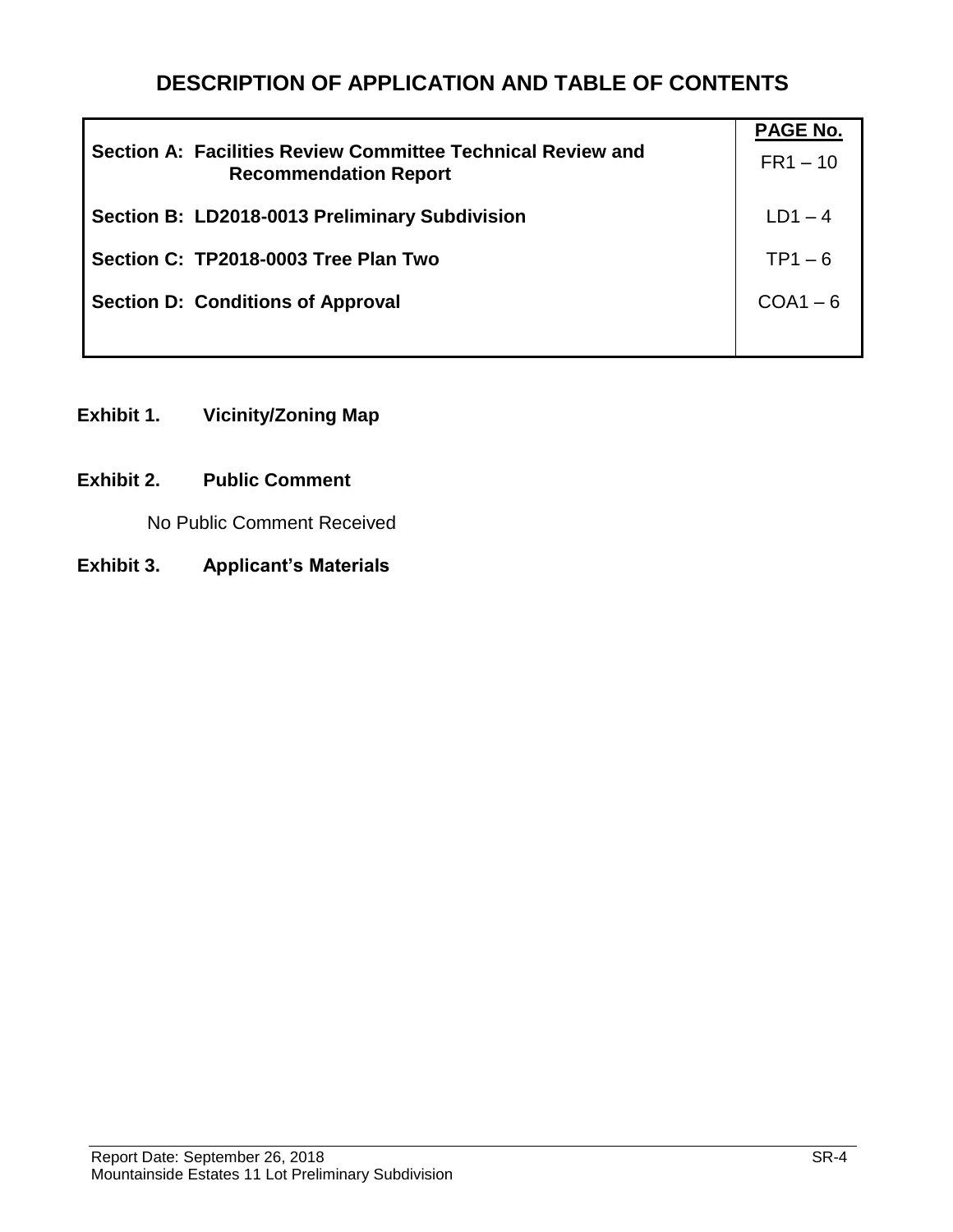# **Facilities Review Committee Technical Review and Recommendations Mountainside Estates 11 Lot Preliminary Subdivision LD2018-0013 / TP2018-0003**

#### **Section 40.03 Facilities Review Committee:**

The Facilities Review Committee has conducted a technical review of the application, in accordance with the criteria contained in Section 40.03 of the Development Code. The Committee's findings and recommended conditions of approval are provided to the decision-making authority. As they will appear in the Staff Report, the Facilities Review Conditions may be re-numbered and placed in different order.

**The Facilities Review Committee Criteria for Approval will be reviewed for all criteria that are applicable to the applications as identified below:**

> **All twelve (12) criteria are applicable to the Preliminary Subdivision application as submitted.**

- **Facilities Review criteria do not apply to the Tree Plan Two application.**
- *A. All critical facilities and services related to the proposed development have, or can be improved to have, adequate capacity to serve the proposed development at the time of its completion.*

#### **Facts and Findings:**

Chapter 90 of the Development Code defines "critical facilities" to be services that include public water, public sanitary sewer, storm water drainage and retention, transportation and fire protection. Staff concurs with the applicant's statement that the site currently has adequate capacity or can be improved to have the capacity for all critical facilities and services to serve the site.

#### Transportation Finding:

The proposed development of eleven (11) single-family detached lots is expected to generate a level of new traffic that is lower than the thresholds where additional traffic analysis is required, 300 additional daily trips. Therefore, no Traffic Management Plan or Traffic Impact Analysis is required. The existing transportation network and the intersections near the site are expected to continue to function within accepted performance parameters as outlined in Beaverton's Transportation System Plan (TSP). SW Scholls Ferry Road is an arterial street maintained by Washington County. Washington County has provided comments requiring existing driveways along SW Scholls Ferry Road be closed and a motor vehicle access restriction shall be recorded along the entire SW Scholls Ferry Road frontage as part of the plat recordation.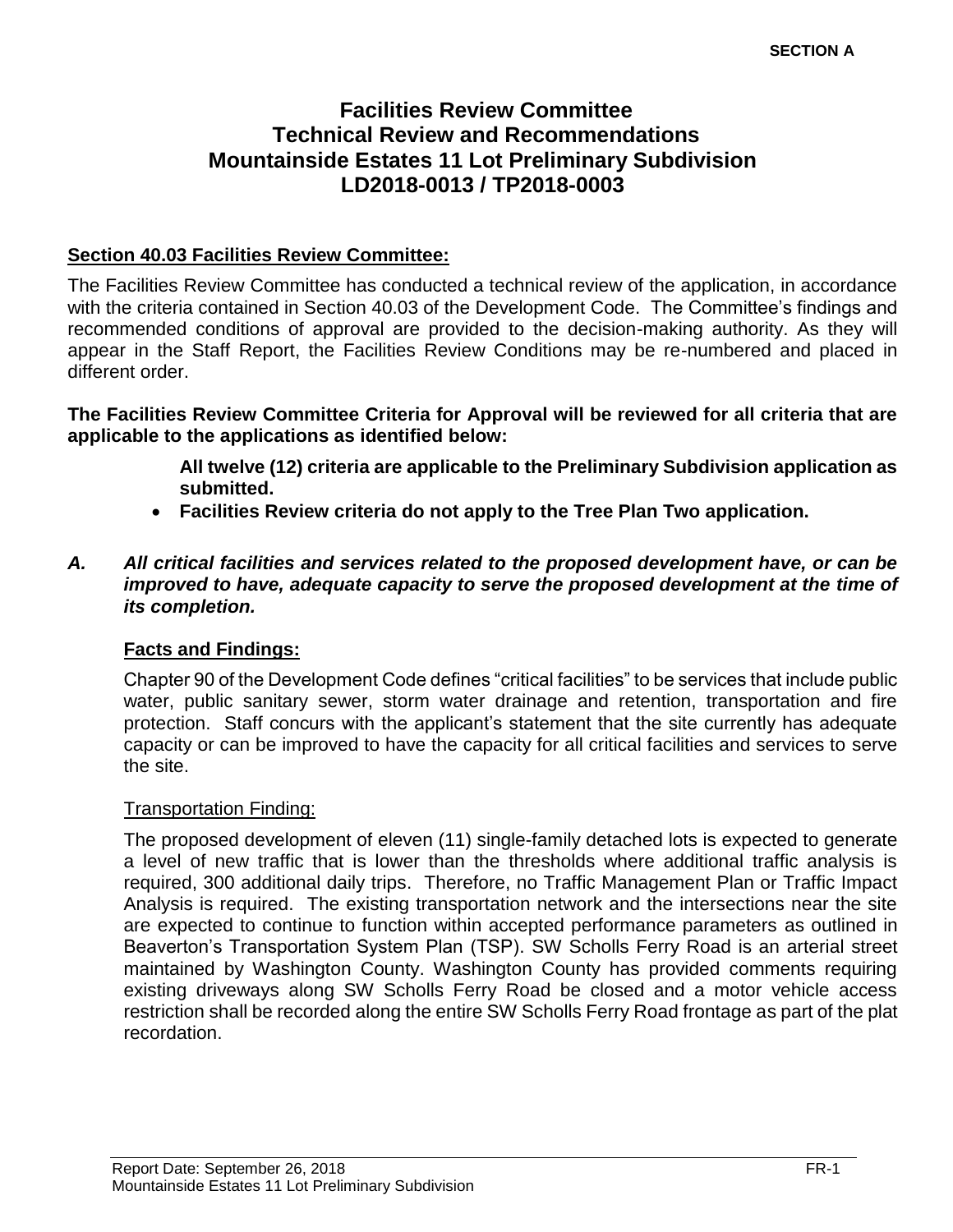## Street Widths

Access to the proposed subdivision will come from SW Curlew Place to the north. SW Curlew Place is currently designed to the Beaverton Engineering Design Manual (EDM) L2 standards with curbs, planter strips and sidewalks. SW Curlew Place is proposed to be extended to the west through the property and will also meet the L2 standards with a Right-of-Way width of 52 feet, inclusive of sidewalks. Washington County has provided comments stating adequate sidewalks and drainage exist along the site's frontage of SW Scholls Ferry Road and no additional dedication is required.

#### Sidewalk Widths

To meet City standards, Local streets are required to have a 5-foot-wide sidewalk and 6.5-footwide planter strip (measured to the face of the curb). The applicant's plans show construction of the required sidewalk along the new road's frontage consistent with the L2 standard. As a condition of approval, the sidewalk work must be completed prior to occupancy (final inspection) of the new houses.

The applicant shall provide a walkway along the western lot line of proposed lot 5, to be built within a 25-foot wide utility easement. The walkway will provide a pedestrian connection to SW Scholls Ferry Road from the proposed local street. Per Section 720.1 (Width and Clearance) of the Engineering Design Manual, the shared use path shall meet the minimum standard width of an 8-foot wide paved path with 1-foot shoulders on either side.

## Driveway Spacing

Lots 1 through 11 will access the proposed local street with individual driveways. Local streets have no minimum spacing requirements between driveways.

# Fire Protection

Tualatin Valley Fire & Rescue (TVF&R) provides fire protection services for property in this area. TVF&R has reviewed the project and has approved the proposed fire access turnaround on lot 4. The turnaround shall be recorded as an easement over lot 4.

#### **Public water**

The existing home on the property is served by private well and septic system that is proposed to be decommissioned to facilitate this development. The proposed development will be served by City of Beaverton Water and will loop between an existing 8-inch line in SW Curlew Place and a 12-inch line located at the southwest portion of the site, which connects to a 12-inch water line in SW Scholls Ferry Road. The proposed water line will connect from SW Curlew Place to SW Scholls Ferry through a 25-foot utility easement on the western side of proposed lot 5. Adequate capacity exists to serve the development.

#### Public sanitary sewer

The existing home on the property is served by private well and septic system that is proposed be decommissioned to facilitate this development. The proposed development will be served by the City of Beaverton. The applicant will have the existing 8-inch line located under SW Scholls Ferry Road extended to the proposed properties as part of the Site Development process. The line will connect from SW Curlew Place to SW Scholls Ferry Road through a 25 foot utility easement on the western side of proposed lot 5. Adequate capacity exists to serve the development.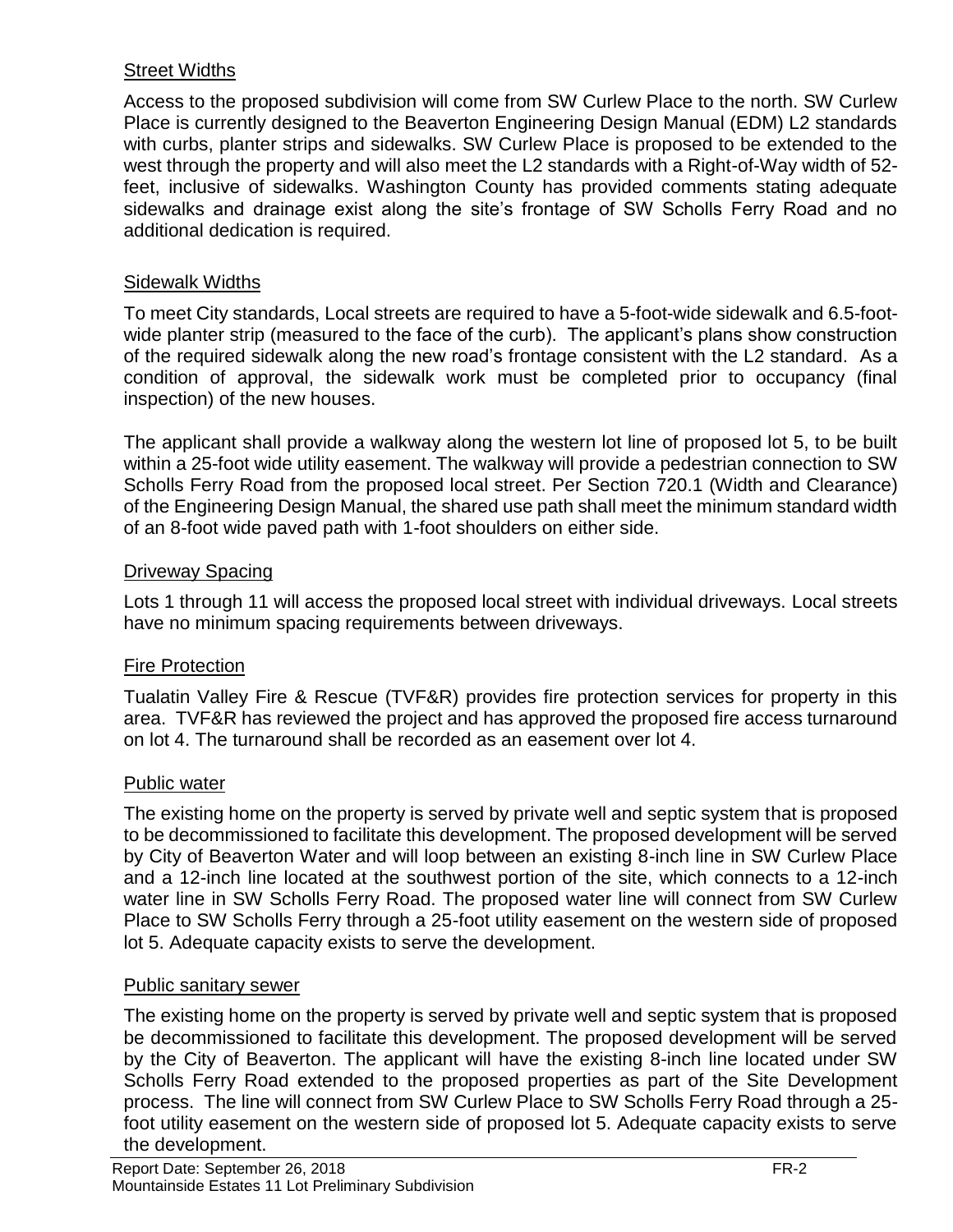#### Stormwater drainage

The City of Beaverton provides stormwater service through storm mains in SW Scholls Ferry Road. The applicant is requesting a fee in lieu for storm drainage rather than providing on-site treatment and detention. A downstream analysis has been prepared demonstrating that there is adequate system capacity without an on-site detention or water quality treatment. Water quality treatment will be provided by a regional facility located at SW Loon Drive and SW Scholls Ferry Road. The applicant has submitted a Storm Drainage Report detailing the design. Site Development has reviewed the proposal and has submitted Conditions of Approval in response. Adequate capacity exists to serve the development.

**Therefore, staff finds that by satisfying the conditions of approval, the proposal meets the criterion for approval.**

*B. Essential facilities and services are available or can be made available, with adequate capacity to serve the development prior to its occupancy. In lieu of providing essential facilities and services, a specific plan may be approved if it adequately demonstrates that essential facilities, services, or both will be provided to serve the proposed development within five (5) years of occupancy.*

#### **Facts and Findings:**

Chapter 90 of the Development Code defines "essential facilities" to be services that include schools, transit improvements, police protection, and on-site pedestrian and bicycle facilities in the public right-of-way. The applicant states that all essential facilities and services necessary to serve the proposed residential project are available, have adequate capacity, or can be improved to have capacity to serve the proposed project.

#### Utility Undergrounding (Section 60.65)

All utility poles within the proposed subdivision shall be placed underground to accommodate the proposed improvements.

The applicant shall provide plans prior to the issuance of a site development permit, for the placement of underground utility lines along street frontages, within the site, and for services to the proposed new development. The affected lines must be either undergrounded or a fee in lieu of undergrounding paid per Section 60.65 of the Development Code.

#### Transit improvements

This area is served by TriMet public transportation. Tri-Met has not provided comments addressing transit needs and potential future transit stops within the vicinity of the project. There is a TriMet bus stop approximately 3/4 mile to the northeast, at SW Scholls Ferry Road and SW Murray Boulevard.

#### Police protection

The site will be served by the Beaverton Police Department for public safety. The City of Beaverton Police Department received a copy of the submittal and have not provided comments in regard to this proposal.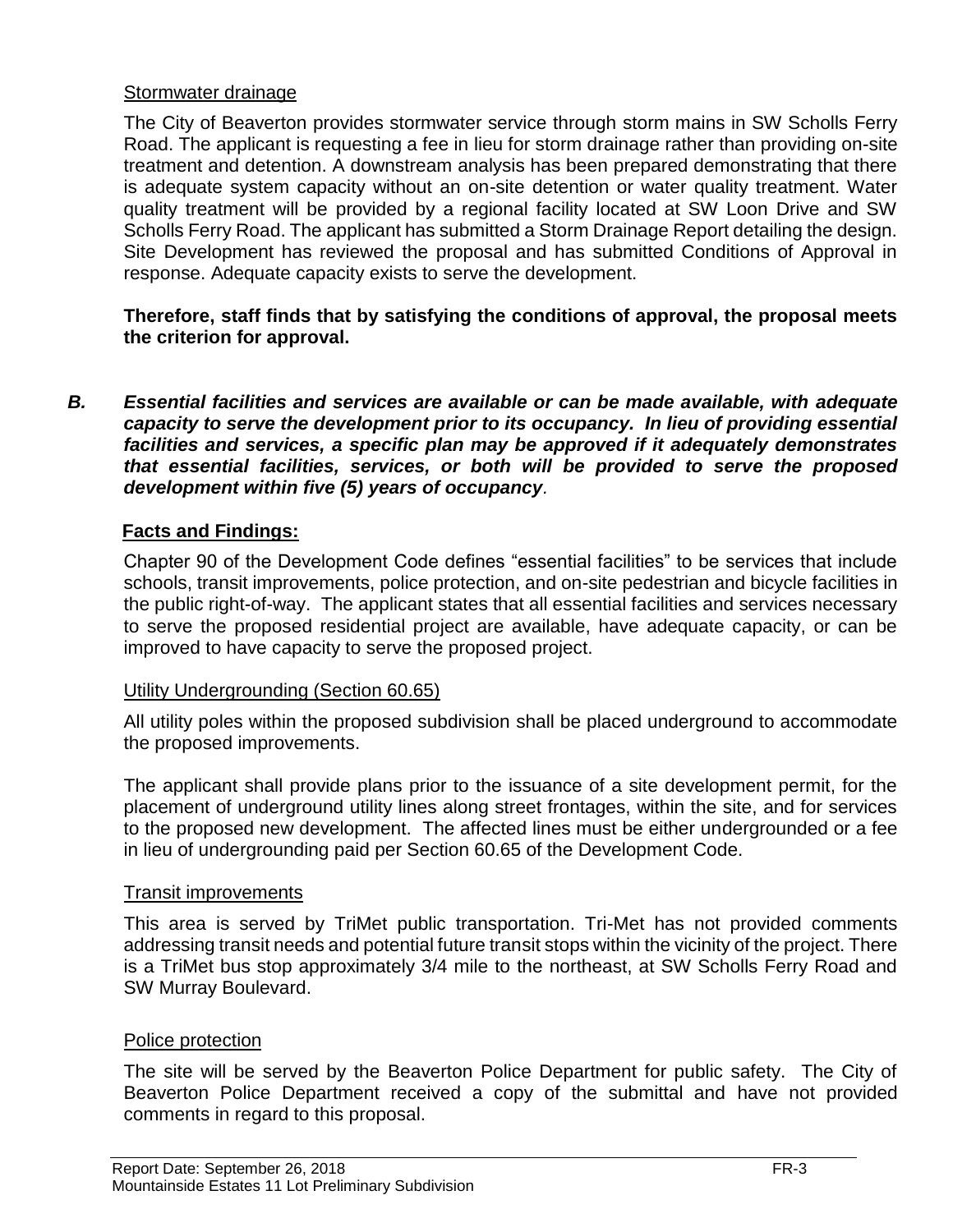#### On-site pedestrian and bicycle facilities

The proposed subdivision abuts SW Scholls Ferry Road but will take vehicle access off of an extension of SW Curlew Place. The internal street system shall provide extension of existing sidewalks on both sides of the street, developed to the L2 standard found in the Engineering Design Manual. A pedestrian and bicycle connection a minimum of 8-feet wide with 1-foot shoulders will be installed in the utility easement placed over proposed lot 5 to provide greater connectivity to the public sidewalk along SW Scholls Ferry Road.

**Therefore, staff finds that by satisfying the conditions of approval, the proposal will meet the criterion for approval.**

*C. The proposal is consistent with all applicable provisions of Chapter 20 (Land Uses) unless the applicable provisions are modified by means of one or more applications which shall be already approved or which shall be considered concurrently with the subject application; provided, however, if the approval of the proposed development is contingent upon one or more additional applications, and the same is not approved, then the proposed development must comply with all applicable provisions of Chapter 20 (Land Uses).*

# **Facts and Findings:**

Staff cites the Code Conformance analysis chart at the end of this report, which evaluates the project as it relates to the applicable Code requirements of Chapter 20 for the Urban Standard Density (R5) zoning district as applicable to the above mentioned criteria. The property is zoned Urban Standard Density (R-5). Standards of this zone require a minimum land area of 5,000 square feet per lot with no minimum lot dimensions. All eleven lots will be a minimum of 5,000 square feet in size and are not subject to minimum lot dimensions pursuant to the R5 site development standards found in Chapter 20 of the Beaverton Development Code. As demonstrated in the chart, the development proposal meets the applicable standard.

**Therefore, staff finds the proposal meets the criterion for approval.**

*D. The proposed development is consistent with all applicable provisions of Chapter 60 (Special Regulations) and all improvements, dedications, or both, as required by the applicable provisions of Chapter 60 (Special Regulations), are provided or can be provided in rough proportion to the identified impact(s) of the proposed development.*

# **Facts and Findings:**

Staff cites the Code Conformance Analysis chart at the end of this report, which evaluates the proposal as it relates to the applicable Code requirements of Chapter 60, in response to the above mentioned criteria.

# Off-Street Parking Requirements (Section 60.30)

Within the R5 zone the off-street parking requirement is one space per single family dwelling. Compliance with minimum parking standards will be verified at the time of building permit of each single family dwelling.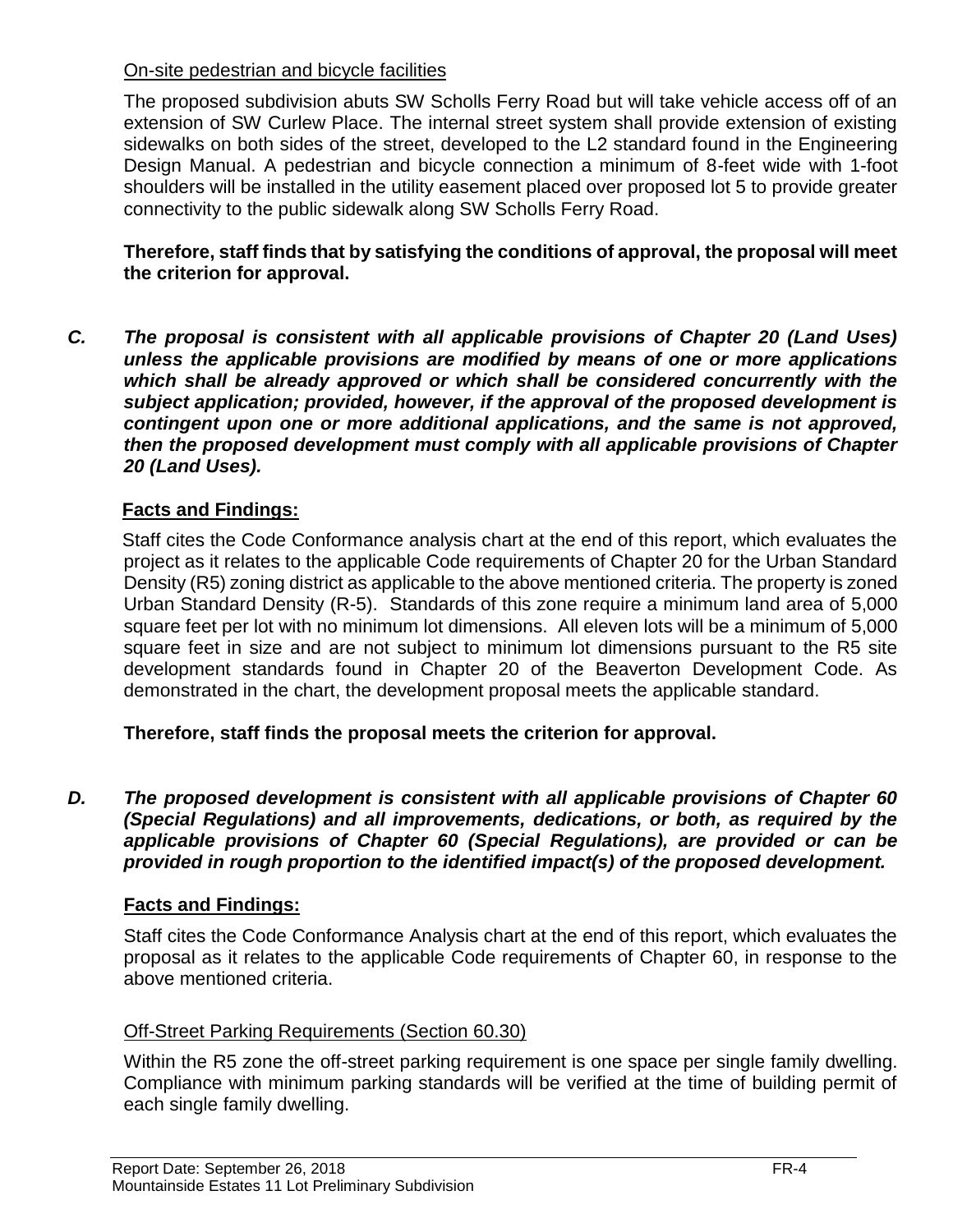#### Trees and Vegetation Requirements (Section 60.60)

There are no protected trees on the site. There are eighty-six (86) Community Trees 10-inches or greater in diameter proposed for removal from the site. A Tree Plan Two application (TP2018-0003) has been submitted in conjunction with the land division application. New street trees will be planted to meet applicable development code requirements.

#### Street Trees (Section 60.15.15.6)

Section 60.15.15.6 requires street trees in planter strips along all residential developments. The applicant has agreed to pay the street tree fee to allow City of Beaverton Public Works to install street trees to the standard of one every 30 feet as feasible, and as determined by the City Arborist. The fee must be paid prior to recording of the final plat.

#### Transit Facilities (Section 60.55.40)

The nearest bus stop is located approximately 3/4<sup>th</sup> of one mile away at SW Scholls Ferry Road and SW Teal Boulevard and serves one bus route (Number 92). No new transit facilities are proposed or warranted.

#### Street and Bicycle and Pedestrian Connection (Section 60.55.25)

See Criterion A above for response to this section.

#### Minimum Street Widths (Section 60.55.30)

See Criterion A above for response to this section.

#### Access Standards (Section 60.55.35)

See Criterion A above for response to this section.

#### **Therefore, staff finds that by satisfying the conditions of approval, the proposal meets the criterion for approval.**

*E. Adequate means are provided or can be provided to ensure continued periodic maintenance and necessary normal replacement of the following private common facilities and areas: drainage ditches, roads and other improved rights-of-way, structures, recreation facilities, landscaping, fill and excavation areas, screening and fencing, ground cover, garbage and recycling storage areas and other facilities, not subject to periodic maintenance by the City or other public agency;*

#### **Facts and Findings:**

The applicant states that individual homeowners will provide continued periodic landscape maintenance of individual properties. A Homeowners Association or maintenance agreement shall be formed to maintain the common areas of the subdivision, including the pedestrian path from SW Curlew to SW Scholls Ferry and newly created 'Tract A' as shown on the approved plan set.

Staff finds that the proposal, as represented does not present any barriers, constraints, or design elements that would prevent or preclude required maintenance of the private infrastructure and facilities on site.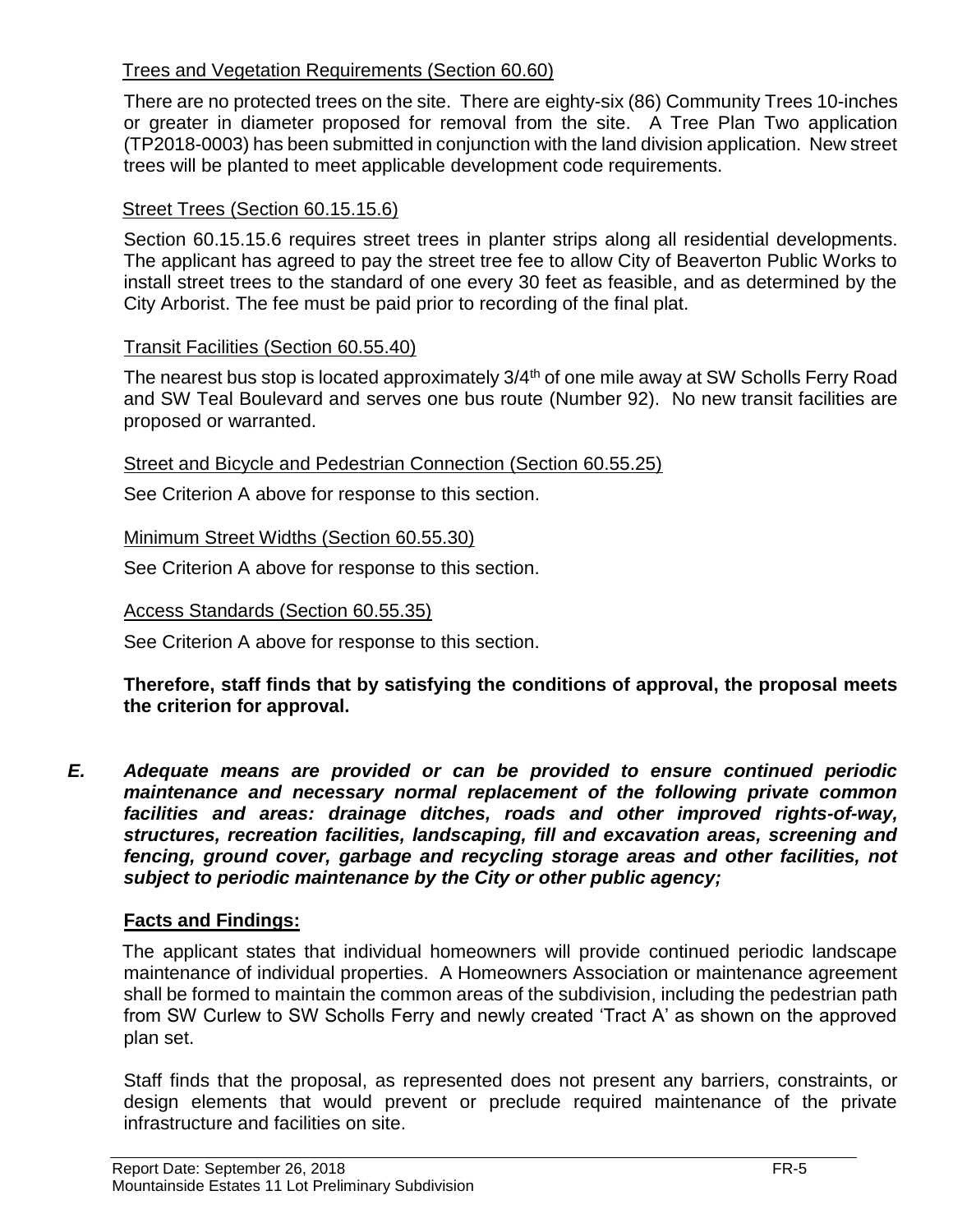**Therefore, staff finds that by satisfying the conditions of approval, the proposal meets the criterion for approval.**

#### *F. There are safe and efficient vehicular and pedestrian circulation patterns within the boundaries of the development.*

#### **Facts and Findings:**

The applicant states the proposed vehicular and pedestrian circulation has been designed to the minimum requirements and standards that facilitate safe, efficient, and direct travel. The city Traffic Engineer has reviewed the proposal and concurs with the applicant's findings.

**Therefore, staff finds that by satisfying the conditions of approval, the proposal meets the criterion for approval.**

#### *G. The development's on-site vehicular and pedestrian circulation systems connect to the surrounding circulation systems in a safe, efficient, and direct manner.*

#### **Facts and Findings:**

The applicant states the proposal's on-site vehicular and pedestrian circulation systems connect to the surrounding circulation systems in a safe, efficient, and direct manner. Extension of SW Curlew Place shall provide direct vehicular access to the single family homes, sidewalks and a pedestrian connection to SW Scholls Ferry Road as proposed over lot 5 in order to provide pedestrian circulation. Staff concurs with the applicant's findings.

**Therefore, staff finds that by satisfying the conditions of approval, the proposal meets the criterion for approval.**

*H. Structures and public facilities and services serving the development are designed in accordance with adopted City codes and standards and provide adequate fire protection, including, but not limited to, fire flow.*

#### **Facts and Findings:**

The applicant indicates that public facilities serving the site will meet City codes and standards that provide adequate fire protection and emergency vehicle access to each lot. The applicant's plans have been reviewed by the TVF&R Deputy Fire Marshal and the preliminary fire access turn around has been approved.

**Therefore, staff finds that by satisfying the conditions of approval, the proposal meets the criterion for approval.**

*I. Structures and public facilities serving the development site are designed in accordance with adopted City codes and standards and provide adequate protection from crime and accident, as well as protection from hazardous conditions due to inadequate, substandard or ill-designed development.*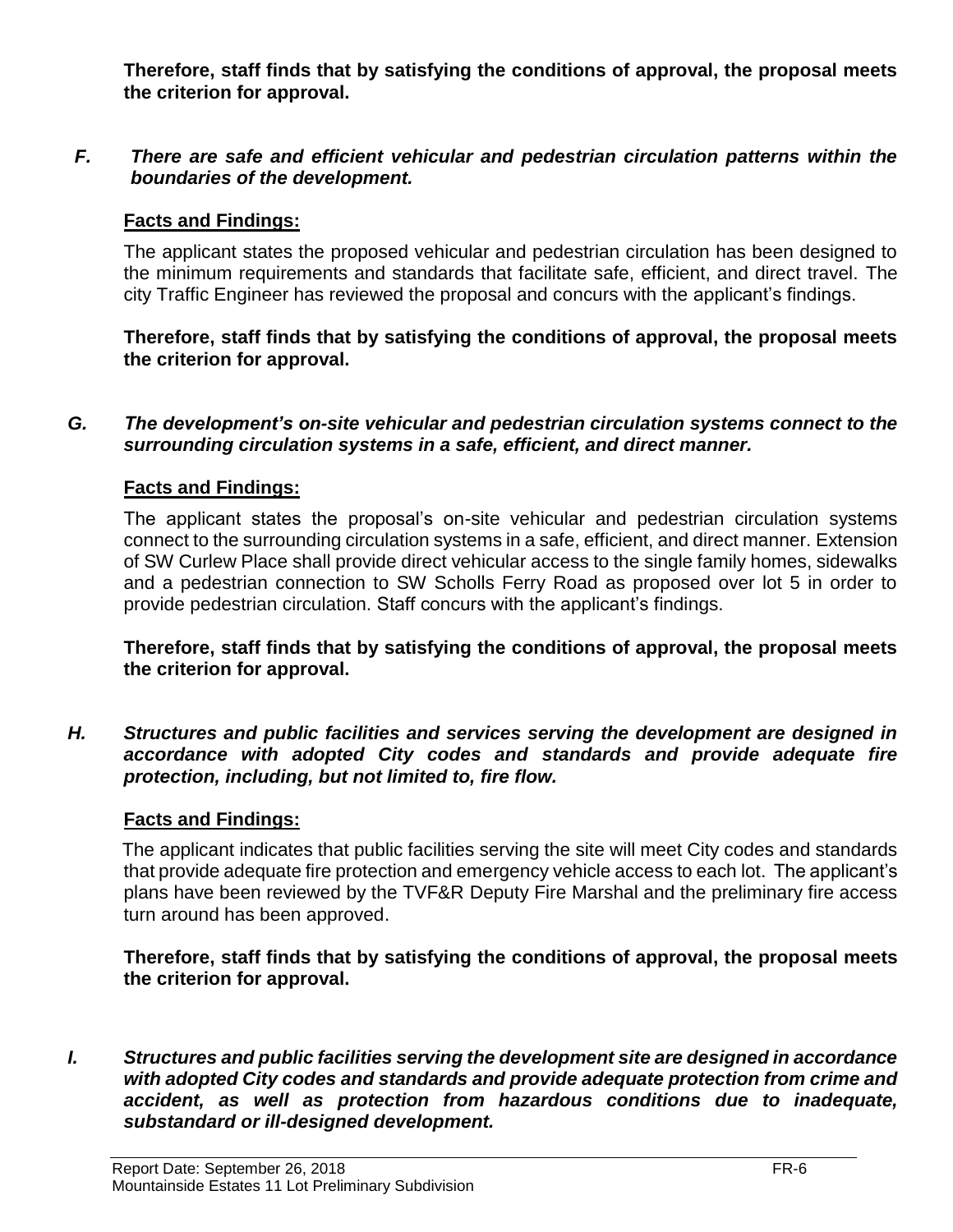# **Facts and Findings:**

The Conditions of Approval stated herein, provide requirements of the applicant to obtain Site Development and Building Permits from the City, to ensure that structures and public facilities will be designed and built in accordance to the applicable codes and standards.

**Therefore, staff finds that by satisfying the conditions of approval, the proposal meets the criterion for approval.**

*J. Grading and contouring of the development site is designed to accommodate the proposed use and to mitigate adverse effect(s) on neighboring properties, public rightof-way, surface drainage, water storage facilities, and the public storm drainage system.*

#### **Facts and Findings:**

The committee notes the proposed grading plan adequately mitigates potential adverse effects on neighboring properties and public rights-of-way. The applicant has provided plans showing a retaining wall along SW Scholls Ferry Road, which requires the vacation of a Washington County maintained slope easement. The easement will need to be released and the retaining wall must be approved by both City of Beaverton Site Development and Washington County Engineering staff before issuance of building permits. Washington County has provided conditions of approval, included herein. The City Site Development Division staff have recommended conditions of approval to ensure that any proposed grading will comply with City standards.

**Therefore, staff finds that by satisfying the conditions of approval, the proposal meets the criterion for approval.**

*K***.** *Access and facilities for physically handicapped people are incorporated into the development site and building design, with particular attention to providing continuous, uninterrupted access routes.*

# **Facts and Findings:**

The applicant is required to meet all applicable accessibility standards of the International Building Code, the International Fire Code, and other standards as required by the American Disabilities Act (ADA). Conformance with the technical design standards for Code accessibility requirements are to be shown on the approved construction plans associated with Site Development and Building Permit approvals.

#### **Therefore, staff finds that by satisfying the conditions of approval, the proposal meets the criterion for approval.**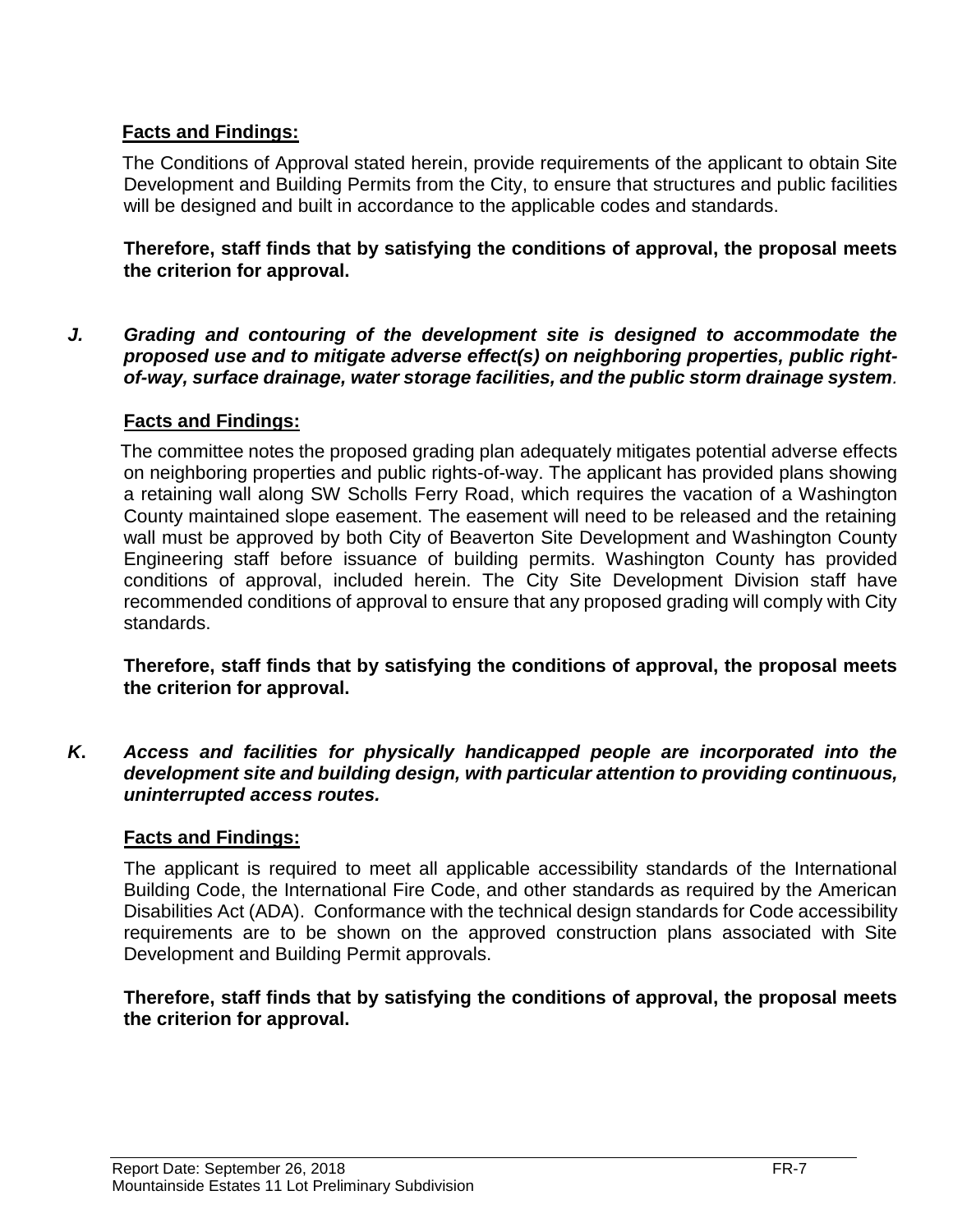#### *L***.** *The proposal contains all required submittal materials as specified in Section 50.25.1 of the Development Code.*

#### **Facts and Findings:**

The applicant submitted the applications on April 11, 2018 and was deemed complete on June 29, 2018. In review of the materials during the application review, the Committee finds that all applicable application submittal requirements identified in Section 50.25.1 are contained within this proposal.

**Therefore, staff finds that the proposal meets the criterion for approval.**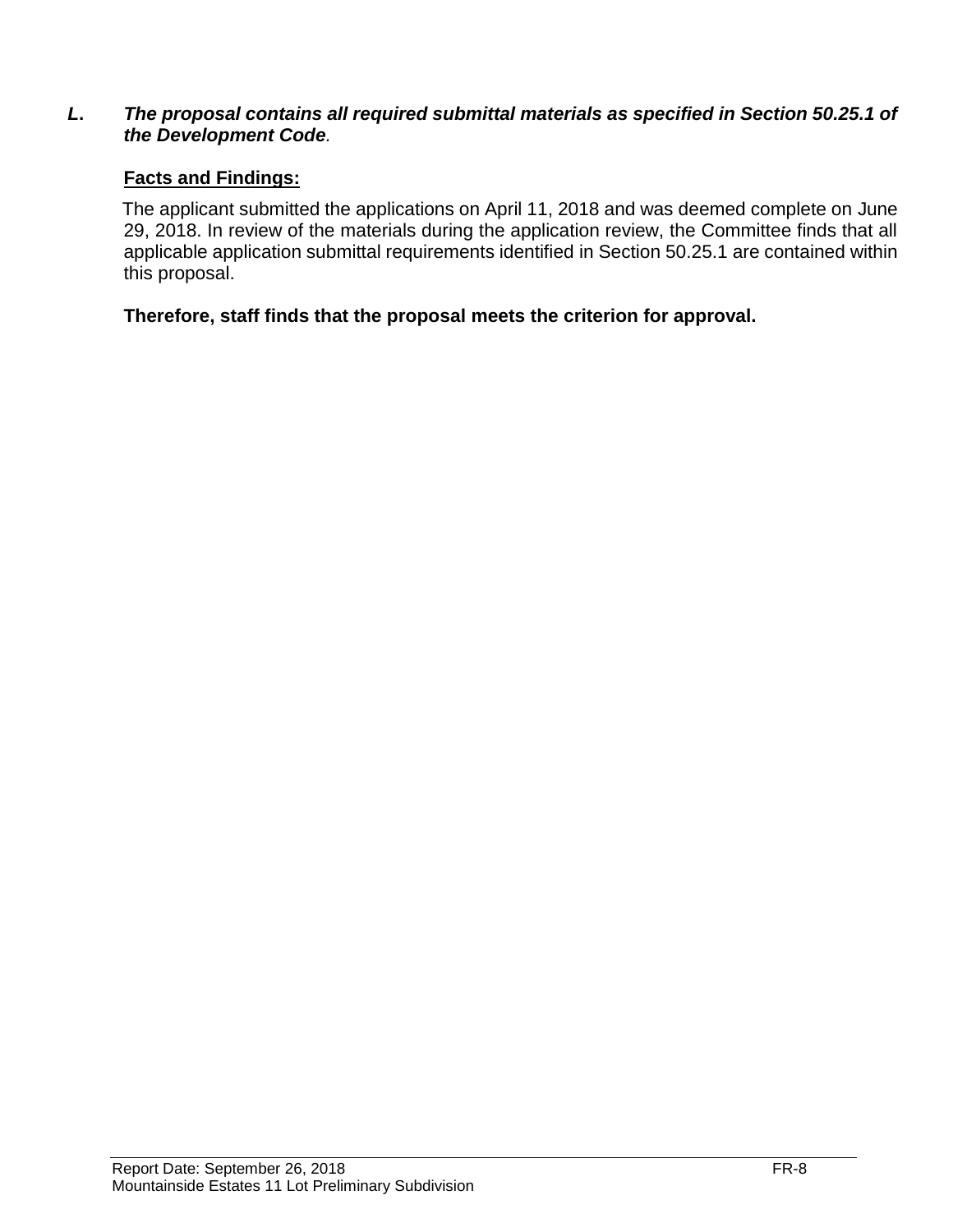# **Code Conformance Analysis Chapter 20 Use and Site Development Requirements Urban Medium Density (R5) Zoning District**

| <b>CODE STANDARD</b>                                                                                                             | <b>CODE REQUIREMENT</b>                                       | <b>PROJECT PROPOSAL</b>                                                                                                                                  | <b>MEETS</b><br>CODE? |  |
|----------------------------------------------------------------------------------------------------------------------------------|---------------------------------------------------------------|----------------------------------------------------------------------------------------------------------------------------------------------------------|-----------------------|--|
| Development Code Section 20.05.20 (Urban Standard Density R5)                                                                    |                                                               |                                                                                                                                                          |                       |  |
| <b>Use-Permitted</b>                                                                                                             | <b>Detached Dwellings</b>                                     | <b>Detached Dwellings</b>                                                                                                                                | Yes                   |  |
|                                                                                                                                  | Development Code Section 20.05.15 (Urban Standard Density R5) |                                                                                                                                                          |                       |  |
| Minimum Lot Area                                                                                                                 | 5,000 sq. ft.                                                 | 5,013-9,583 sq ft per lot                                                                                                                                | Yes                   |  |
| Minimum Corner Lot<br><b>Dimensions</b><br>Width<br>Depth                                                                        | none<br>none                                                  | n/a<br>n/a                                                                                                                                               | Yes                   |  |
| Minimum Yard<br><b>Setbacks</b><br>Front<br>Side<br>Rear<br>Garage<br>Garage Door to Rear<br>Minimum Between<br><b>Buildings</b> | 15'<br>5'<br>20'<br>20'<br>24'<br>6'                          | The applicant has provided<br>building envelopes for each lot<br>that meet the standard.<br>Setbacks will be verified at the<br>time of building permit. | Yes                   |  |
| Maximum Building<br>Height                                                                                                       | 40 feet                                                       | Building heights will be verified<br>at the time of building permit.                                                                                     | Yes                   |  |
| Development Code Section 20.25.05 - Density Calculations                                                                         |                                                               |                                                                                                                                                          |                       |  |
| <b>Residential Density</b>                                                                                                       | Minimum Density: 11 lots<br>Maximum Density: 14 lots          | The applicant proposes 11<br>llots.                                                                                                                      | Yes                   |  |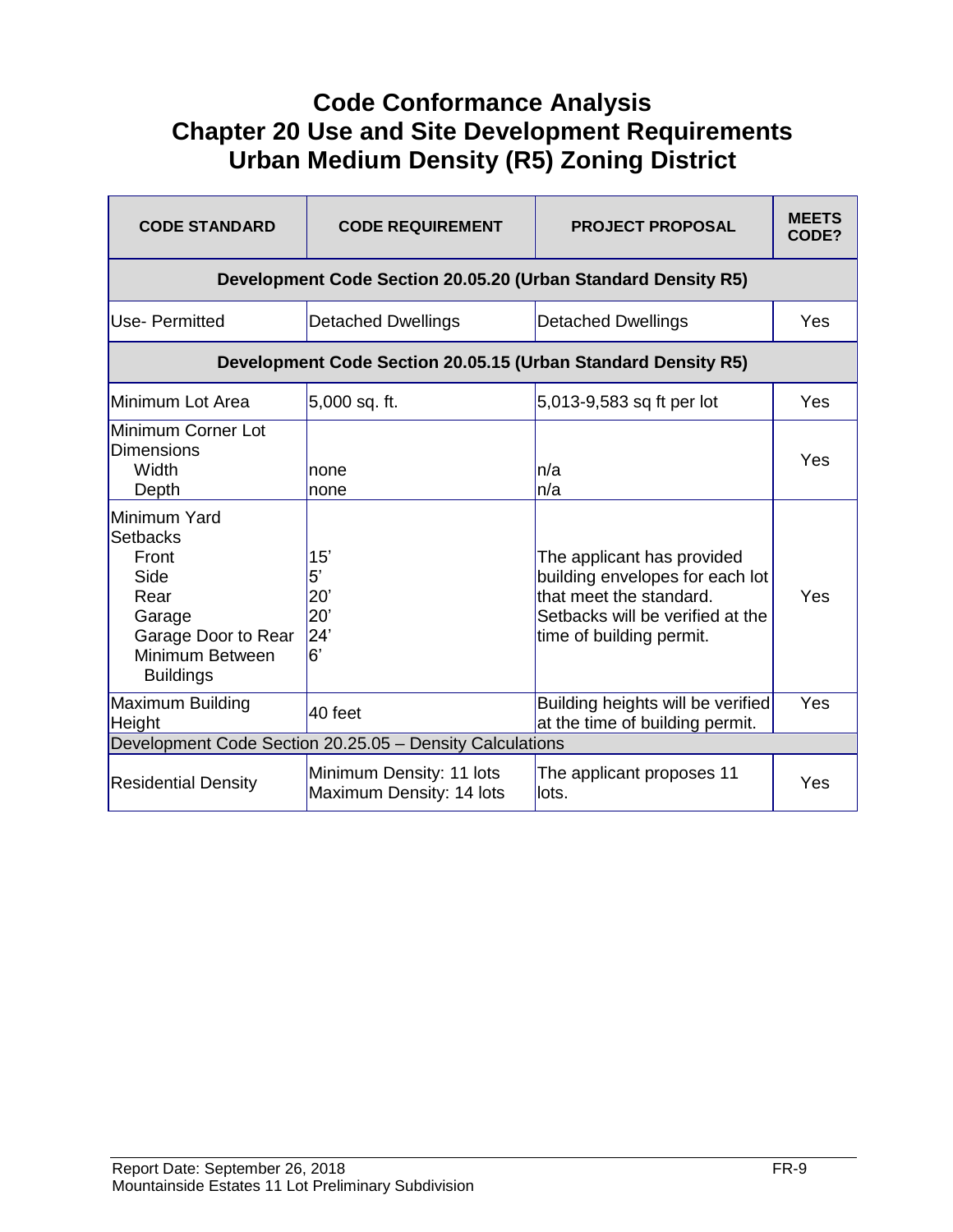# **Chapter 60 Special Requirements**

| <b>CODE</b><br><b>STANDARD</b>                                                           | <b>CODE REQUIREMENT</b>                                                                                                                                                                         | <b>PROJECT PROPOSAL</b>                                                                                                                                                                                                                                                                                       | <b>MEETS</b><br>CODE?            |  |
|------------------------------------------------------------------------------------------|-------------------------------------------------------------------------------------------------------------------------------------------------------------------------------------------------|---------------------------------------------------------------------------------------------------------------------------------------------------------------------------------------------------------------------------------------------------------------------------------------------------------------|----------------------------------|--|
| <b>Development Code Section 60.05</b>                                                    |                                                                                                                                                                                                 |                                                                                                                                                                                                                                                                                                               |                                  |  |
| Design Review<br>Principles,<br>Standards, and<br><b>Guidelines</b>                      | Requirements for new development and<br>redevelopment.                                                                                                                                          | Design Review is not applicable<br>to single-family dwellings.                                                                                                                                                                                                                                                | N/A                              |  |
|                                                                                          | <b>Development Code Section 60.12</b>                                                                                                                                                           |                                                                                                                                                                                                                                                                                                               |                                  |  |
| <b>Habitat Friendly</b><br>and Low Impact<br>Development<br>Practices                    | Optional program offering various credits<br>available for use of specific Habitat<br>Friendly or Low Impact Development<br>techniques.                                                         | No Habitat Friendly or Low<br>Impact Development techniques<br>proposed.                                                                                                                                                                                                                                      | N/A                              |  |
|                                                                                          | Development Code Section 60.15 - Land Division Standards                                                                                                                                        |                                                                                                                                                                                                                                                                                                               |                                  |  |
| <b>Land Division</b><br><b>Standards</b>                                                 | Standards pertaining to Land Divisions                                                                                                                                                          | A Land Division-Preliminary<br>Subdivision application has been<br>applied for.                                                                                                                                                                                                                               | See LD<br><b>Findings</b>        |  |
|                                                                                          | Development Code Section 60.30 - Off-Street Parking                                                                                                                                             |                                                                                                                                                                                                                                                                                                               |                                  |  |
| Off-street motor<br>vehicle parking<br>Parking Zone B<br><b>Required Bicycle</b><br>Park | <b>Detached Dwellings</b><br>1 space per unit= 11 spaces min<br>No Maximum for Detached Dwellings<br>No bicycle parking is required for<br>detached dwellings.                                  | <b>Detached Dwellings</b><br>Each dwelling will have at<br>minimum one parking space.<br>No bicycle parking is required for<br>detached dwellings                                                                                                                                                             | <b>YES</b>                       |  |
|                                                                                          | <b>Development Code Section 60.55 - Transportation</b>                                                                                                                                          |                                                                                                                                                                                                                                                                                                               |                                  |  |
|                                                                                          | Regulations pertaining to the                                                                                                                                                                   |                                                                                                                                                                                                                                                                                                               |                                  |  |
| Transportation<br><b>Facilities</b>                                                      | construction or reconstruction of<br>transportation facilities.                                                                                                                                 | <b>Refer to Facilities Review</b><br>Committee findings herein.                                                                                                                                                                                                                                               | <b>YES</b>                       |  |
| <b>Development Code Section 60.60</b>                                                    |                                                                                                                                                                                                 |                                                                                                                                                                                                                                                                                                               |                                  |  |
| Trees & Vegetation                                                                       | Regulations pertaining to the removal<br>and preservation of trees.                                                                                                                             | 43 Community Trees have been<br>proposed for removal, and one<br>tree is to be maintained. The<br>applicant has stated they will<br>provide tree protection fencing for<br>said tree during development.<br>There is no mitigation<br>requirement for community tree<br>removal.                              | <b>See TP</b><br><b>Findings</b> |  |
| <b>Development Code Section 60.65</b>                                                    |                                                                                                                                                                                                 |                                                                                                                                                                                                                                                                                                               |                                  |  |
| <b>Utility</b><br>Undergrounding                                                         | All existing overhead utilities and any<br>new utility service lines within the project<br>and along any existing frontage, except<br>high voltage lines (>57kV) must be<br>placed underground. | The applicant states that all<br>proposed power and<br>telecommunications lines will be<br>placed underground. To ensure<br>the proposal meets requirements<br>of this section, staff recommends<br>a condition requiring the<br>completion of undergrounding<br>prior to issuance of occupancy<br>permit(s). | YES w/<br><b>COA</b>             |  |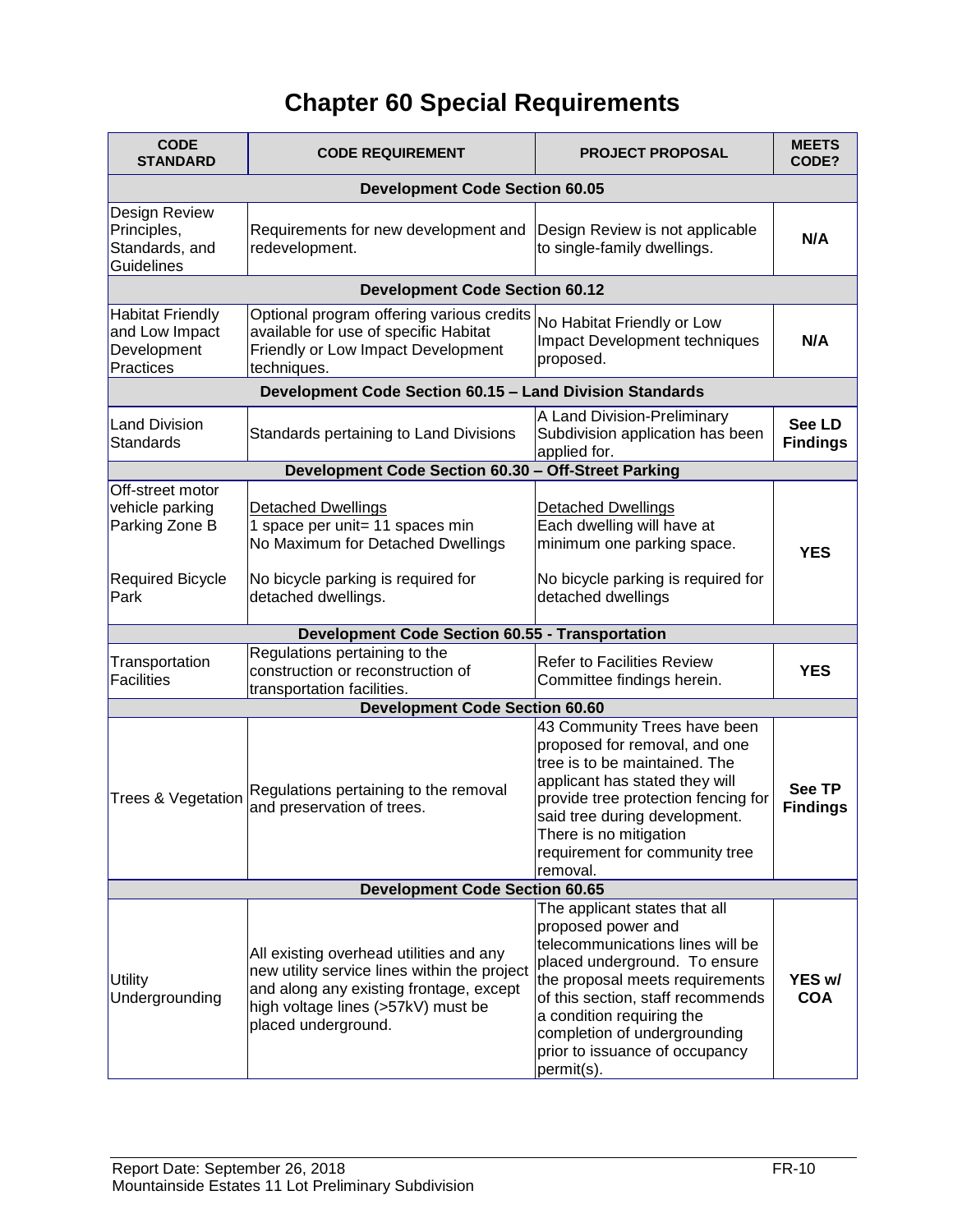# **Analysis & Findings for Preliminary Subdivision Approval Mountainside Estates 11 Lot Preliminary Subdivision LD2018-0013**

#### **Section 40.45.05 Land Division Applications; Purpose**

*The purpose of the Land Division applications is to establish regulations, procedures, and standards for the division or reconfiguration of land within the City of Beaverton.* 

#### **Section 40.45.15.5.C Approval Criteria.**

*In order to approve a Preliminary Subdivision application, the decision making authority shall make findings based on evidence provided by the applicant demonstrating that all the following criteria are satisfied.*

*1. The application satisfies the threshold requirements for a Preliminary Subdivision application. If the parent parcel is subject to a pending Legal Lot Determination under Section 40.47, further division of the parent parcel shall not proceed until all of the provisions of Section 40.47.15.1.C have been met.*

#### **Facts and Findings:**

Section 40.45.15.5.A *Threshold: An application for a Preliminary Subdivision shall be required when the following threshold applies:*

*"The creation of four (4) or more new lots from at least one (1) lot of record in one (1) calendar year."*

The applicant proposes to divide two legal lots and one tract into eleven legal lots of record and one tract.

**Therefore, staff finds the proposal meets the criterion for approval.**

*2. All City application fees related to the application under consideration by the decision making authority have been submitted.*

#### **Facts and Findings:**

The applicant submitted the required fee for a Preliminary Subdivision application.

**Therefore, staff finds the proposal meets the criterion for approval.**

#### *3. The proposed development does not conflict with any existing City approval, except the City may modify prior approvals through the subdivision process to comply with current Code standards and requirements.*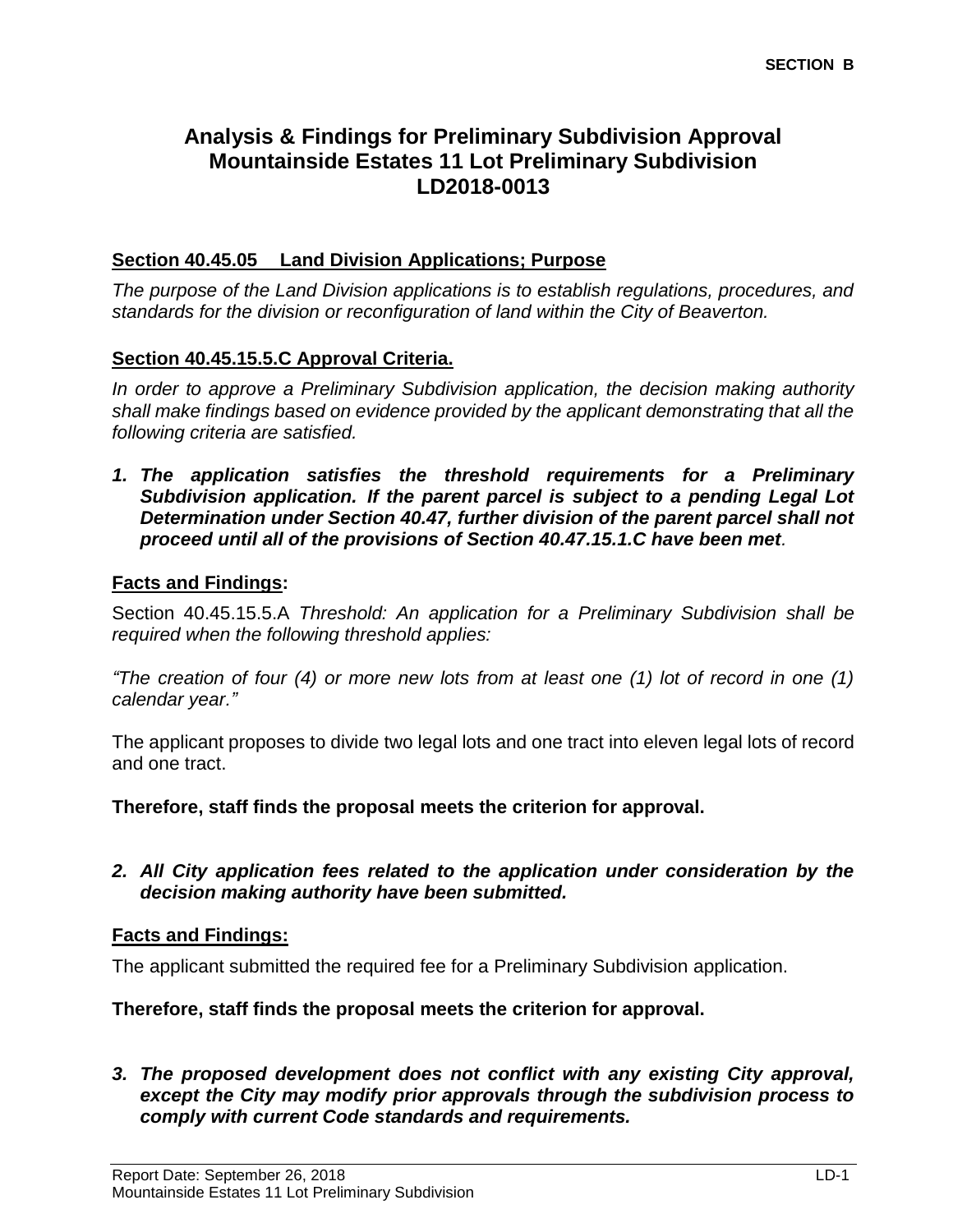#### **Facts and Findings:**

The proposed preliminary subdivision does not conflict with any prior approvals.

#### **Therefore, staff finds the proposal meets the criterion for approval.**

*4. Oversized lots resulting from the subdivision shall have a size and shape which will facilitate the future potential partitioning or subdividing of such oversized lots in accordance with the requirements of the Development Code. In addition, streets, driveways, and utilities shall be sufficient to serve the proposed subdivision and future potential development on oversized lots. Easements and rights-of-way shall either exist or be proposed to be created such that future partitioning or subdividing is not precluded or hindered, for either the oversized lot or any affected adjacent lot.*

#### **Facts and Findings:**

Oversized lots are defined by the Beaverton Development Code as lots which are greater than twice the minimum lot size allowed by the subject zoning district. Approval of LD2018- 0013 will bring the existing oversized lot into conformance with the R5 minimum lot size standards. None of the proposed lots are larger than 10,000 square feet.

#### **Therefore, staff finds the proposal meets the criterion for approval.**

*5. If phasing is requested by the applicant, the requested phasing plan meets all applicable City standards and provides for necessary public improvements for each phase as the project develops.*

#### **Facts and Findings:**

The applicant is not requesting a phasing plan.

**Therefore, staff finds the criterion for approval is not applicable.**

*6. Applications that apply the lot area averaging standards of Section 20.05.15.D. shall demonstrate that the resulting land division facilitates the following:*

#### **Facts and Findings:**

The applicant is not requesting lot averaging standards.

#### **Therefore, staff finds the proposal meets the criterion is not applicable.**

*7. Applications that apply the lot area averaging standards of Section 20.05.15.D. shall not require further Adjustment or Variance approvals for the Land Division.*

#### **Facts and Findings:**

The applicant is not requesting lot averaging standards.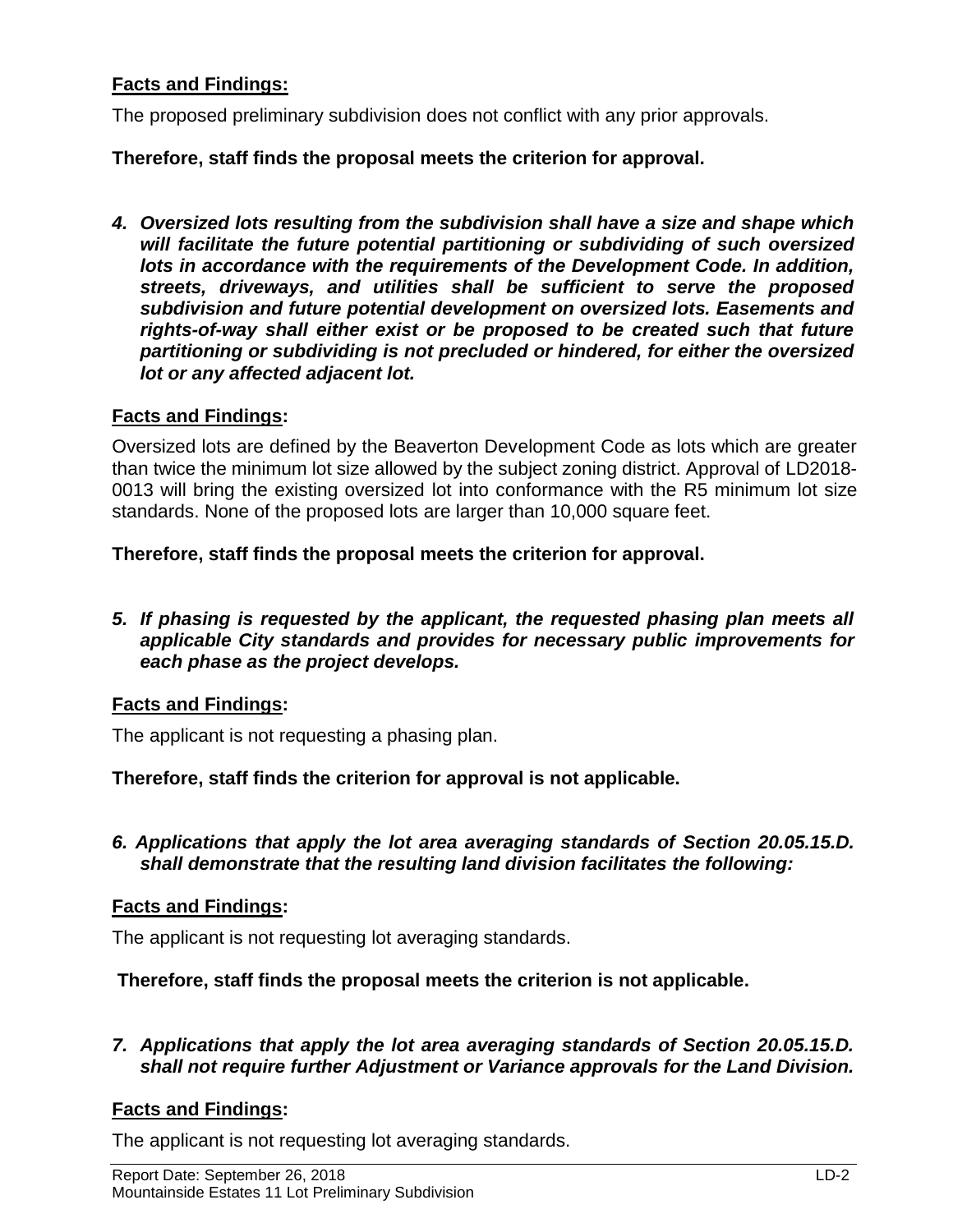**Therefore, staff finds the criterion for approval is not applicable.**

*8. The proposal does not create a lot which will have more than one (1) zoning designation.*

## **Facts and Findings:**

Approval of LD2018-0013 will result in all eleven lots created by the proposal retaining the Urban Standard Density (R5) zoning designation.

## **Therefore, staff finds the proposal meets the criterion for approval.**

#### *9. Applications and documents related to the request requiring further City approval shall be submitted to the City in the proper sequence.*

#### **Facts and Findings:**

The applicant has submitted this Preliminary Subdivision application and a Tree Plan Two application for this project. Concurrent review of the applications satisfies this criterion. No other applications are required of the applicant for this stage of City approvals. A Final Subdivision application will be required prior to recording of the final plat.

#### **Therefore, staff finds the proposal meets the criterion for approval.**

#### **RECOMMENDATION**

Based on the facts and findings presented, staff recommends **APPROVAL** of **LD2018- 0013 (Mountainside Estates 11 Lot Preliminary Subdivision)** subject to the applicable conditions identified in Attachment D.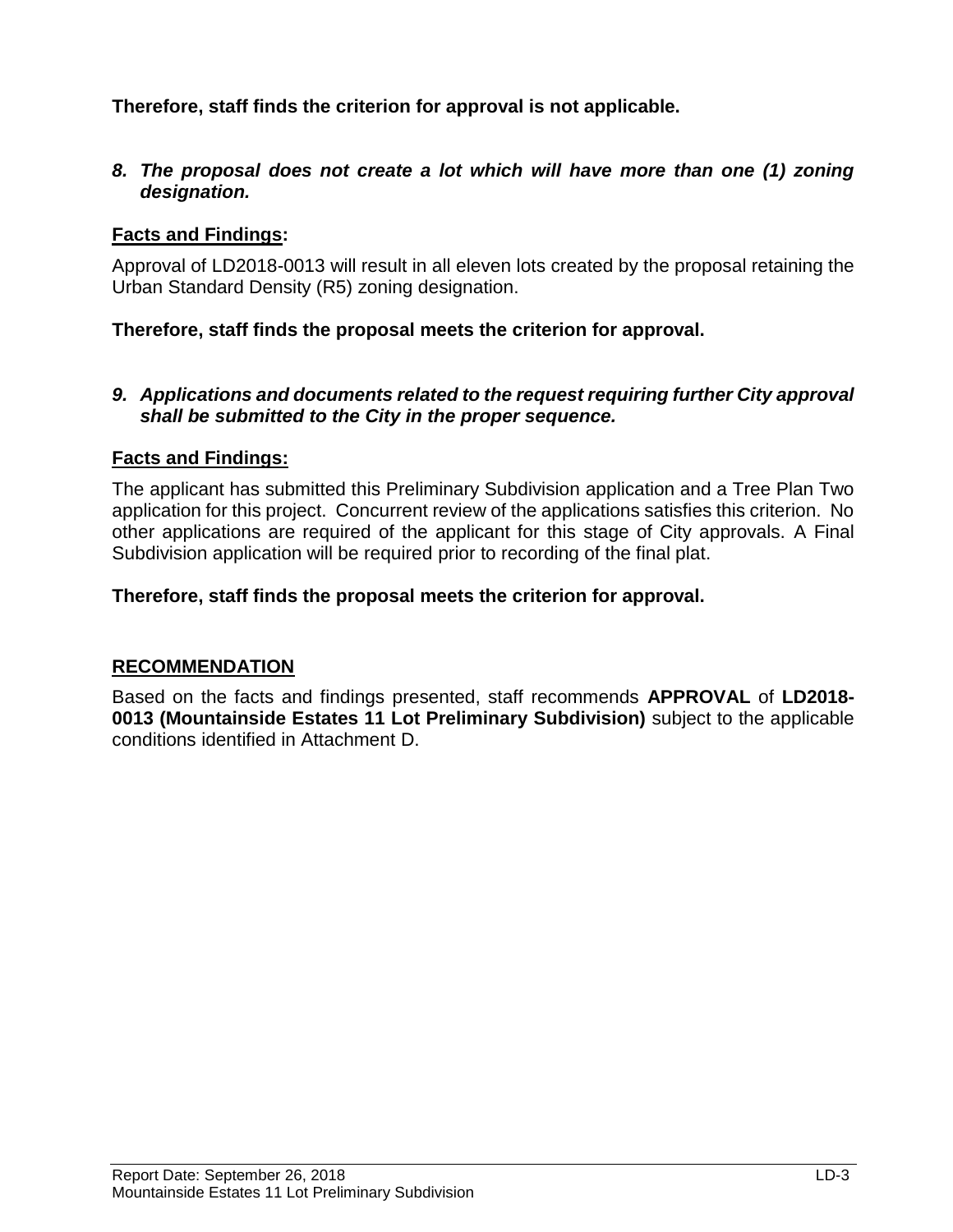# **Land Division Standards Code Conformance Analysis**

| <b>CODE</b><br><b>STANDARD</b>                       | <b>CODE REQUIREMENT</b>                                                                                                                                                                                                                                                                   | <b>PROJECT PROPOSAL</b>                                                                                                       | <b>MEETS</b><br>CODE? |
|------------------------------------------------------|-------------------------------------------------------------------------------------------------------------------------------------------------------------------------------------------------------------------------------------------------------------------------------------------|-------------------------------------------------------------------------------------------------------------------------------|-----------------------|
|                                                      | <b>Grading Standards</b>                                                                                                                                                                                                                                                                  |                                                                                                                               |                       |
| 60.15.10.1<br>Applicability                          | Grading standards apply to all land<br>divisions where grading is proposed<br>but do not supersede Section<br>60.05.25 Design Review.                                                                                                                                                     | The proposal is subject to the<br>grading standards contained<br>herein.                                                      | <b>Yes</b>            |
| 60.15.10.2.A-C<br>Exemptions                         | Exemptions include: Public right-of-<br>way, storm water detention facilities,<br>grading adjacent to an existing public- the grading standards in<br>right of way which results in a finished 60.15.10.3. as all permitted<br>grade below the elevation of the<br>adjacent right-of-way. | The applicant states that the road<br>improvements are exempt from<br>grading in public rights-of-way<br>are exempt.          | <b>Yes</b>            |
| 60.15.10.3.A<br>0-5 Feet From Property<br>Line       | Maximum of two (2) foot slope<br>differential from the existing or<br>finished slope of the abutting<br>property.                                                                                                                                                                         | The applicant's plans<br>demonstrate that the maximum<br>grade differential for this<br>increment does not exceed 2<br>feet.  | <b>Yes</b>            |
| 60.15.10.3.B<br>5-10 Feet From Property<br>Line      | Maximum of four (4) foot slope<br>differential from the existing or<br>finished slope of the abutting<br>property.                                                                                                                                                                        | The applicant states that the<br>maximum grade differential for<br>this increment does not exceed 4<br>feet.                  | <b>Yes</b>            |
| 60.15.10.3.C<br>10-15 Feet From Property<br>Line     | Maximum of six (6) foot slope<br>differential from the existing or<br>finished slope of the abutting<br>property.                                                                                                                                                                         | The applicant's plans<br>demonstrate that the maximum<br>grade differential for this<br>increment does not exceed 6<br>feet.  | <b>Yes</b>            |
| 60.15.10.3.D<br>15-20 Feet From Property<br>Line     | Maximum eight (8) foot slope<br>differential from the existing or<br>finished slope of the abutting<br>property.                                                                                                                                                                          | The applicant's plans<br>demonstrate that the maximum<br>grade differential for this<br>increment does not exceed 8<br>feet.  | <b>Yes</b>            |
| 60.15.10.3.E<br>20-25 Feet From Property<br>Line     | Maximum ten (10) foot slope<br>differential from the existing or<br>finished slope of the abutting<br>property.                                                                                                                                                                           | The applicant's plans<br>demonstrate that the maximum<br>grade differential for this<br>increment does not exceed 10<br>feet. | <b>Yes</b>            |
| 60.15.10.3.F<br>Pre-development slope                | Where a pre-development slope<br>exceeds one or more of the standards The applicant states that no<br>in subsections 60.15.10.3.A-E, the<br>slope after grading shall not exceed<br>the pre-development slope                                                                             | existing slopes exceed the<br>standards within this Section.                                                                  | N/A                   |
| <b>Significant Trees and Groves</b>                  |                                                                                                                                                                                                                                                                                           |                                                                                                                               |                       |
| 60.15.10.4<br><b>Significant Trees and</b><br>Groves | Standards for grading within 25 feet of No significant trees or groves<br>significant trees or groves.                                                                                                                                                                                    | existing on site.                                                                                                             | N/A                   |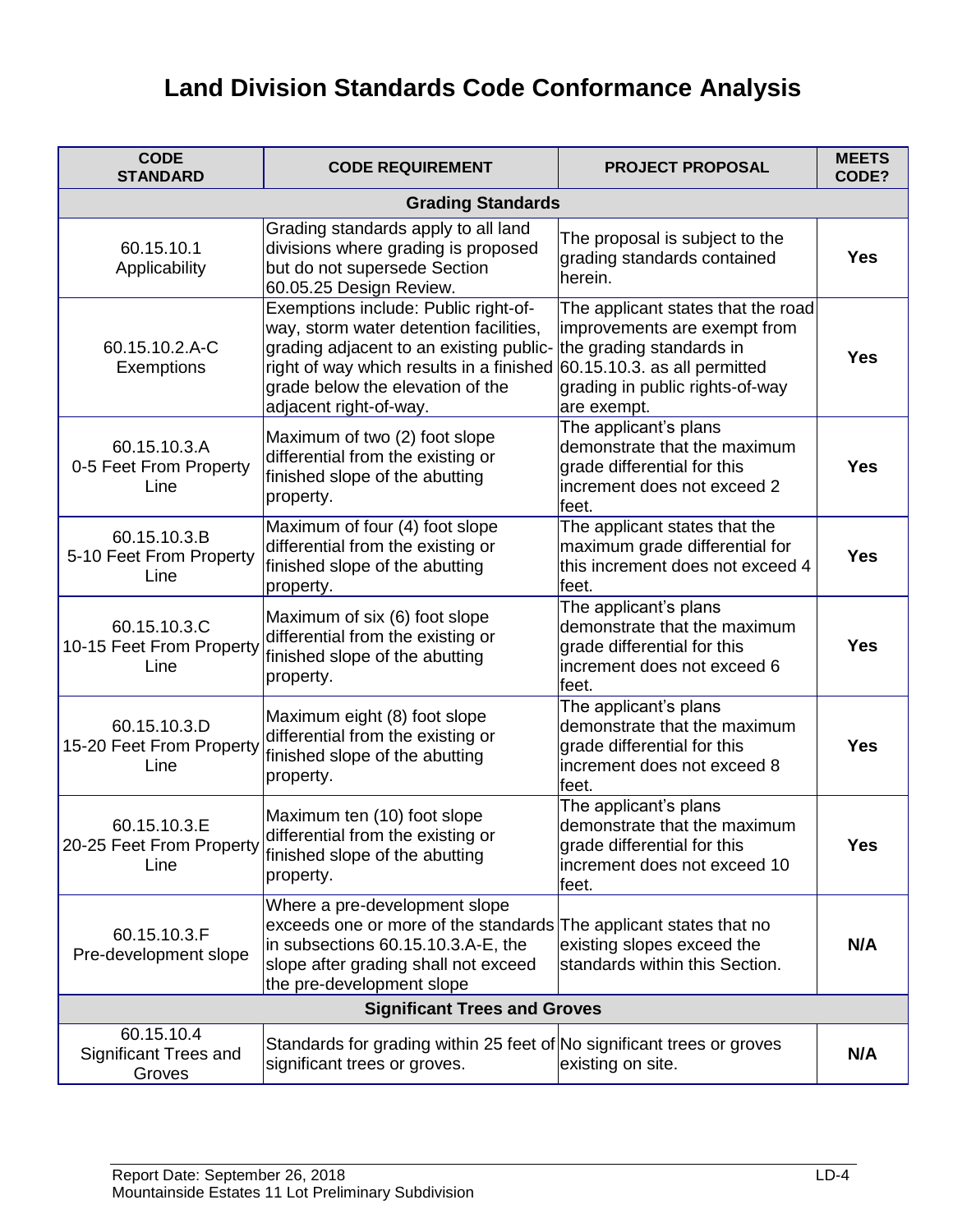# **Analysis & Findings for Tree Plan Two Approval Mountainside Estates 11 Lot Subdivision TP2018-0003**

#### **Section 40.90.05 Tree Plan Applications: Purpose**

Healthy trees and urban forests provide a variety of natural resource and community benefits for the City of Beaverton. Primary among those benefits is the aesthetic contribution to the increasingly urban landscape. Tree resource protection focuses on the aesthetic benefits of the resource. The purpose of a Tree Plan application is to provide a mechanism to regulate pruning, removal, replacement, and mitigation for removal of Protected Trees (Significant Individual Trees, Historic Trees, trees within Significant Groves and Significant Natural Resource Areas (SNRAs), and Community Trees thus helping to preserve and enhance the sustainability of the City's urban forest.

#### **40.90.15.2.C Approval Criteria:**

In order to approve a Tree Plan Two application, the decision making authority shall make findings of fact based on evidence provided by the applicant demonstrating that all the following criteria are satisfied:

*1. The proposal satisfies the threshold requirements for a Tree Plan Two application.*

#### **Facts and Findings:**

Staff finds the proposal meets Tree Plan Two Threshold #1:

*1. "Removal of five (5) or more Community Trees, or more than 10% of the number of Community Trees on the site, whichever is greater, within a one (1) calendar year period, except as allowed in 40.90.10.1."* 

Staff has reviewed the information submitted in the arborist report and compared this to the applicant's written information and has assessed that the applicant is proposing to remove eighty six (86) community trees from the project site. Community Trees are healthy trees with diameters larger than 10-inches at breast height which are not fruit or nut trees. The applicant is also proposing to remove one tree immediately adjacent to the property, on a parcel owned by Beaverton School District. The school district has provided written approval for this tree to be removed during the development of the subject lot.

#### **Therefore, staff finds that the proposal meets the criterion for approval.**

#### *2. All City application fees related to the application under consideration by the decision making authority have been submitted.*

#### **Facts and Findings:**

The City of Beaverton received the appropriate fee for a Tree Plan Two application.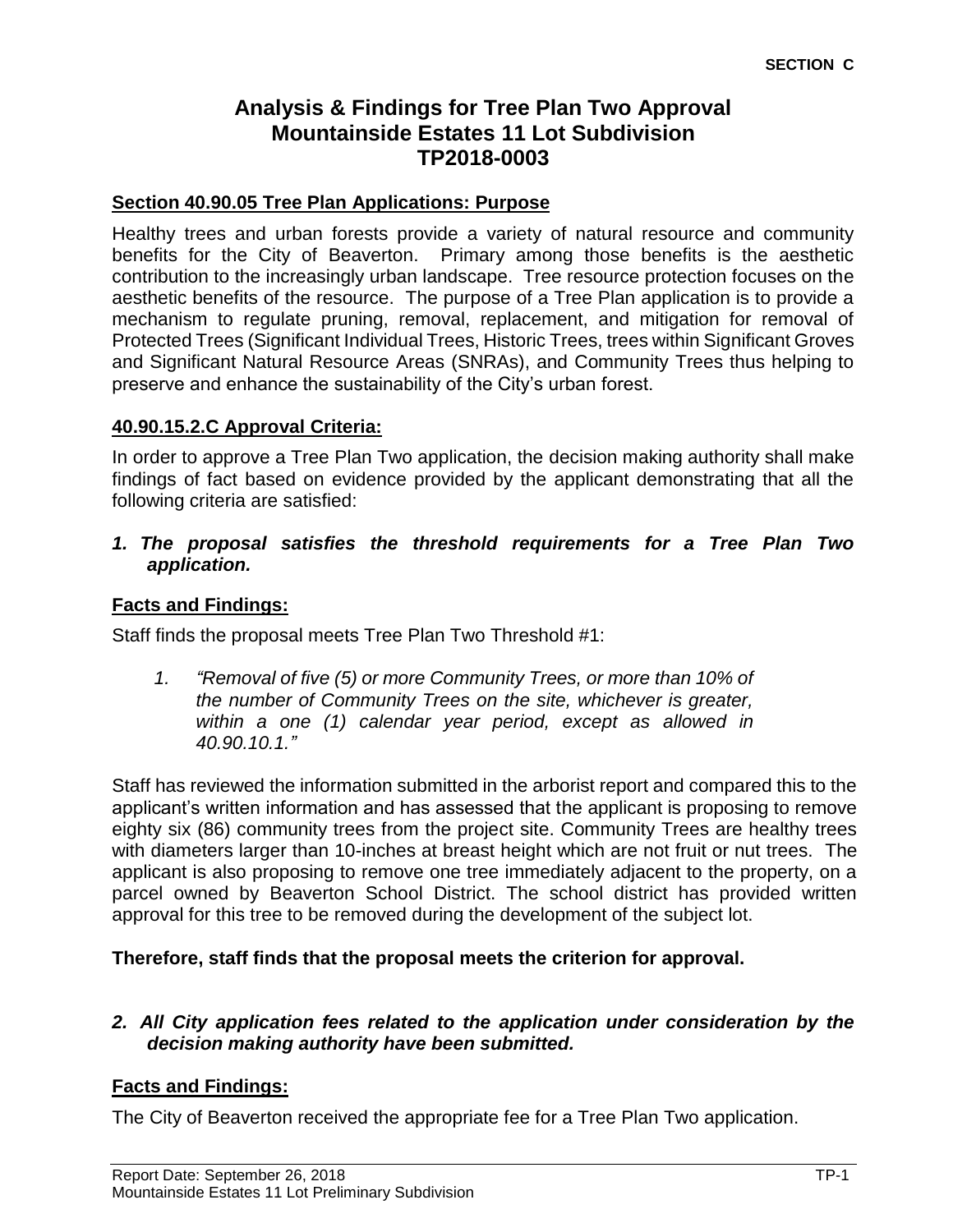**Therefore, staff finds that the proposal meets the criterion for approval.**

*3. If applicable, removal of any tree is necessary to observe good forestry practices according to recognized American National Standards Institute (ANSI) A300- 1995 standards and International Society of Arborists (ISA) standards on the subject.*

#### **Facts and Findings:**

The applicant states it is necessary to remove trees for the construction of the houses, driveways, sidewalks and planter strips. No trees are proposed for removal in order to meet ANSI standards.

**Therefore, staff finds that this approval criterion is not applicable.**

#### *4. If applicable, removal of any tree is necessary to accommodate physical development where no reasonable alternative exists.*

# **Facts and Findings:**

The applicant states that they have explored many options for development of the site and found that the proposed configuration is the most efficient for circulation and parking. The proposed removal of eighty six (82) community trees, is necessary for construction of the houses, driveways, sidewalks and planter strips. In this case, a reasonable alternative to removing the trees was not apparent due to development requirements set forth by the Development Code, including minimum lot sizes, parking minimums and construction of public street and sidewalk infrastructure.

**Therefore, staff finds that the proposal meets the criterion for approval.**

*5. If applicable, removal of any tree is necessary because it has become a nuisance by virtue of damage to property or improvements, either public or private, on the subject site or adjacent sites.*

#### **Facts and Findings:**

The removal of trees shown on the plan(s) is for the construction of the single-family residential development, including, but not limited to: single family home sites, driveways, sidewalk/planter strips and pedestrian walkways.

#### **Therefore, staff finds that this approval criterion is not applicable.**

*6. If applicable, removal is necessary to accomplish public purposes, such as installation of public utilities, street widening and similar needs, where no reasonable alternative exists without significantly increasing public costs or reducing safety.*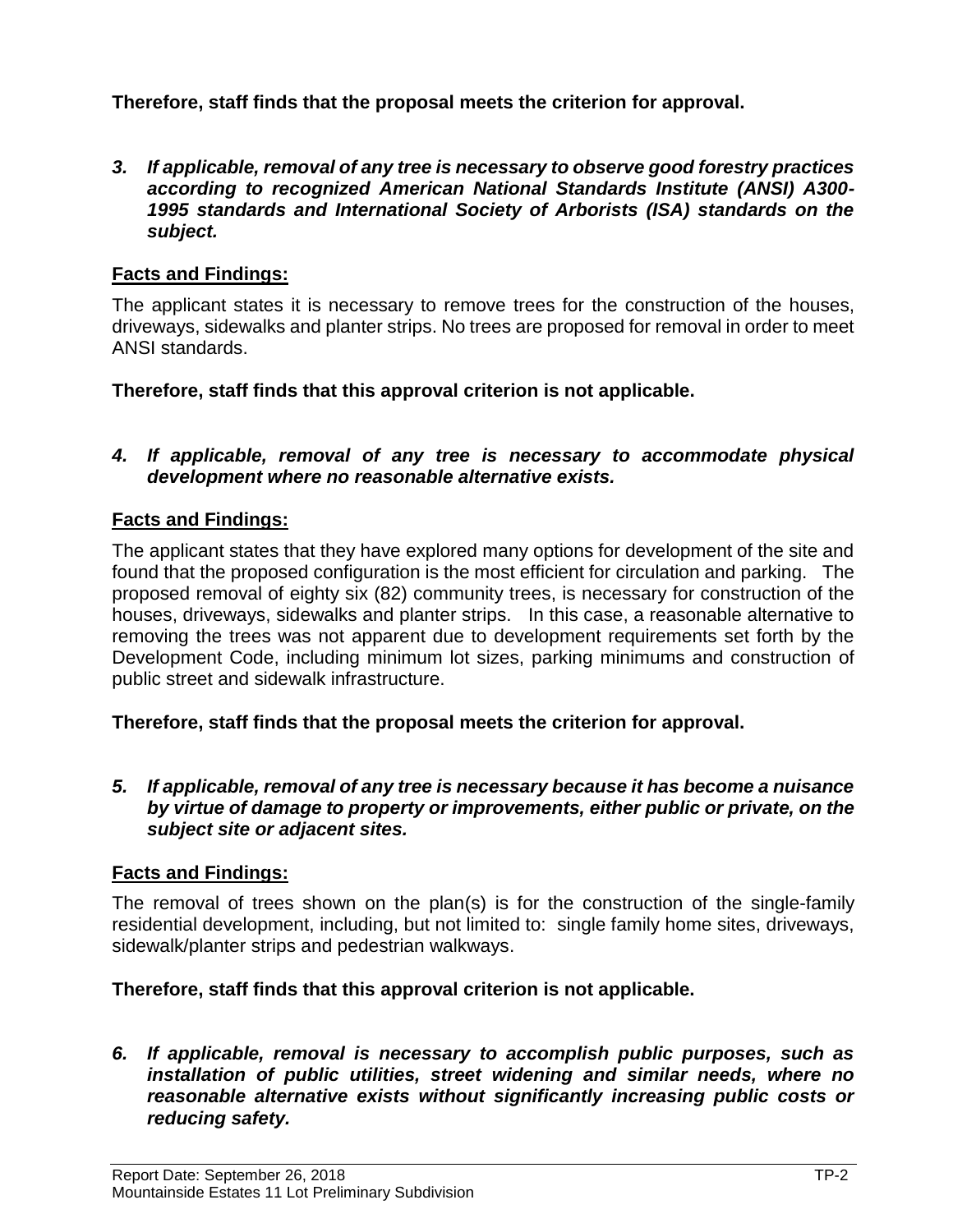# **Facts and Findings:**

The removal of trees shown on the plan(s) are for the construction of the single-family residential development, including, but not limited to: all associated parking and pedestrian walkways. No trees are proposed for removal in order to accomplish public purposes.

#### **Therefore, staff finds that this approval criterion is not applicable.**

#### *7. If applicable, removal of any tree is necessary to enhance the health of the tree, grove, SNRA, or adjacent trees to eliminate conflicts with structures or vehicles.*

## **Facts and Findings:**

In response to criteria 7, staff finds that the proposed site does not have an SNRA area containing wetland, creek, and riparian habitat. The removal of trees shown on the plan is for the construction of the buildings and associated parking and public infrastructure. No trees are proposed for removal in order to enhance health or to eliminate conflicts with structures or vehicles.

**Therefore, staff finds that this approval criterion is not applicable.**

*8. If applicable, removal of a tree(s) within a SNRA or Significant Grove will not result in a reversal of the original determination that the SNRA or Significant Grove is significant based on criteria used in making the original significance determination.*

#### **Facts and Findings:**

In response to criteria 8, staff finds that the proposed site does not have an SNRA area containing wetland, creek, and riparian habitat. The removal of trees shown on the plan is for the construction of the buildings and associated parking and public infrastructure. No trees are proposed for removal in order to enhance health or to eliminate conflicts with structures or vehicles.

**Therefore, staff finds that this approval criterion is not applicable.**

#### *9. If applicable, removal of a tree(s) within a SNRA or Significant Grove will not result in the remaining trees posing a safety hazard due to the effects of wind throw.*

#### **Facts and Findings:**

In response to criteria 9, staff finds that the proposed site does not have an SNRA area containing wetland, creek, and riparian habitat. The removal of trees shown on the plan is for the construction of the buildings and associated parking and public infrastructure. No trees are proposed for removal in order to enhance health or to eliminate conflicts with structures or vehicles.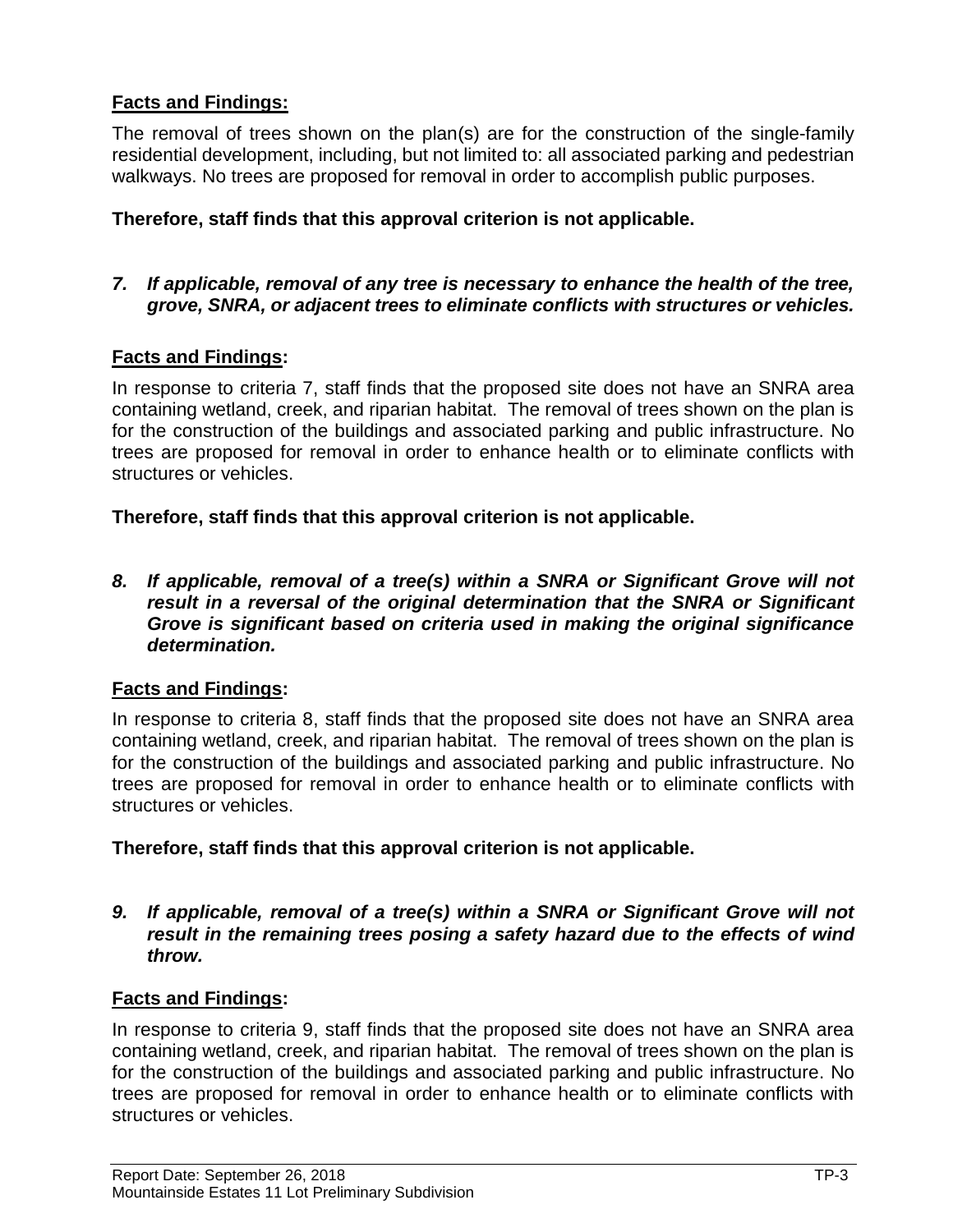**Therefore, staff finds that this approval criterion is not applicable.**

#### *10. The proposal is consistent with all applicable provisions of Section 60.60 Trees and Vegetation and Section 60.67 Significant Natural Resources.*

#### **Facts and Findings:**

Staff cites the Code Conformance Analysis chart at the end of the Tree Plan Staff Report, which evaluates the project as it relates to applicable code requirements of Sections 60.60 through 60.67, as applicable to the aforementioned criterion. As demonstrated on the chart, the proposal complies, or can be made to comply through conditions, with all applicable provisions of Chapter 60.60 and 60.67.

The site does not have an SNRA area containing wetland, creek, and riparian habitat. The removal of trees shown on the plan is for the construction of the buildings and associated parking.

Community Trees are those trees not identified as Significant, Historic, Landscape, or Mitigation Trees, trees within a Grove or a Significant Natural Resource Area, or trees that bear edible fruit or nuts grown for human consumption. Community Trees that are to be retained, are required to be protected during development by utilizing fencing, limiting disturbance to the root zones, and not undertaking specific development activities within the protected root areas, consistent with BDC Section 60.60.20, Tree Protection Standards during Development.

As stated in the findings for Tree Plan Criteria 1-9, the applicant requests tree removal so that physical development may be accommodated. Accordingly, Section 60.60 standards regarding protection of these trees are not applicable.

The applicant has proposed tree protection fencing along the southwestern boundary to ensure protection of an off-site tree, identified as tree #10139 in the arborist's report, consistent with tree protection standards.

#### **Therefore, staff finds that by meeting the conditions of approval, the proposal meets the criterion.**

*11. Grading and contouring of the site is designed to accommodate the proposed use and to mitigate adverse effect(s) on neighboring properties, public right-ofway, surface drainage, water storage facilities, and the public storm drainage system.*

#### **Facts and Findings:**

Staff cites the findings for the Facilities Review *Criterion J* in response to this criterion.

#### **Therefore, staff finds that by meeting the conditions of approval, the proposal meets the criterion.**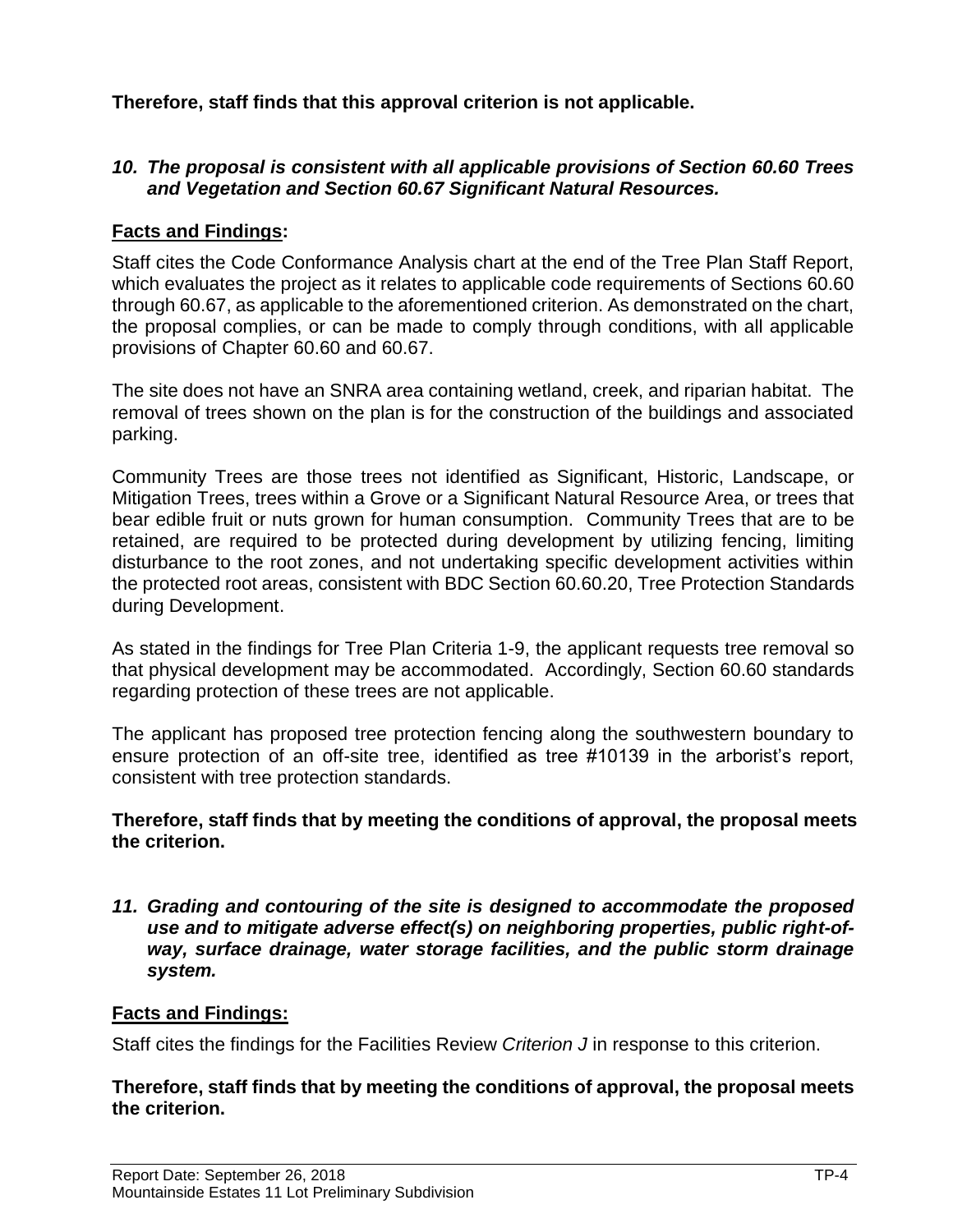#### *12. The proposal contains all applicable application submittal requirements as specified in Section 50.25.1 of the Development Code.*

#### **Facts and Findings:**

In the review of the materials during the application review, the Committee found all applicable application submittal requirements, identified in Section 50.25.1 were contained within this proposal

#### **Therefore, staff finds that the proposal meets the criterion for approval.**

#### *13. Applications and documents related to the request, which will require further City approval, shall be submitted to the City in the proper sequence.*

#### **Facts and Findings:**

The applicant has submitted this Tree Plan Two application and the associated Preliminary Subdivision application for this project. Concurrent review of the applications satisfies this criterion. No other applications are required of the applicant for this stage of City approvals.

#### **Therefore, staff finds the proposal meets the criterion for approval.**

#### **RECOMMENDATION**

Based on the facts and findings presented, staff recommends **APPROVAL** of **TP2018-0003 – Mountainside Estates Tree Removal** subject to the applicable conditions identified in Attachment D.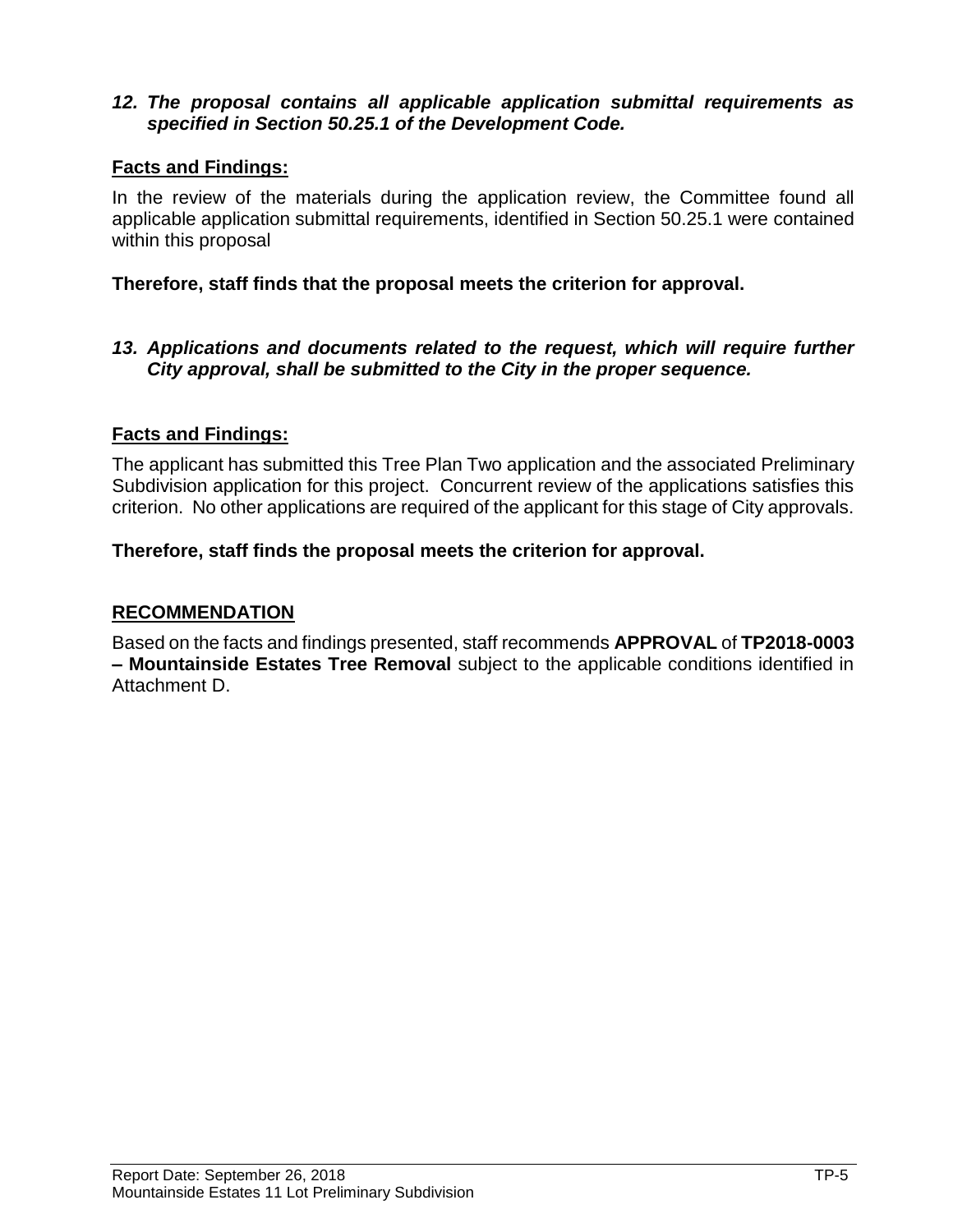# **Trees and Vegetation & Significant Natural Resources Standards Code Conformance Analysis**

| <b>CODE</b><br><b>SECTION</b>              | <b>CODE REQUIREMENT</b>                                                                                                                                                                                                    | <b>PROJECT PROPOSAL</b>                                                                                                                                                                                                                                                            | <b>MEET</b><br><b>STANDARD</b> |  |  |
|--------------------------------------------|----------------------------------------------------------------------------------------------------------------------------------------------------------------------------------------------------------------------------|------------------------------------------------------------------------------------------------------------------------------------------------------------------------------------------------------------------------------------------------------------------------------------|--------------------------------|--|--|
|                                            | 60.60.15 Pruning, Removal, and Preservation Standards                                                                                                                                                                      |                                                                                                                                                                                                                                                                                    |                                |  |  |
| 60.60.15.1A-B                              | <b>Pruning Standards</b>                                                                                                                                                                                                   | The applicant does not<br>propose pruning.                                                                                                                                                                                                                                         | N/A                            |  |  |
| 60.60.15.2.A                               | <b>Removal of Protected</b><br>Trees must be in<br>accordance with this<br>section.                                                                                                                                        | There are no Protected<br>Trees located on the<br>subject site.                                                                                                                                                                                                                    | N/A                            |  |  |
| 60.60.15.2.B-<br>C                         | Standards for SNRA &<br><b>Significant Groves</b>                                                                                                                                                                          | <b>Mitigation for Community</b><br>Trees is not required. No<br><b>SNRA's or Significant</b><br>Groves are identified on<br>site.                                                                                                                                                  | N/A                            |  |  |
|                                            |                                                                                                                                                                                                                            | 60.60.20 Tree Protection Standards During Development                                                                                                                                                                                                                              |                                |  |  |
| 60.60.20.1                                 | Trees shall be protected<br>during construction by a<br>4' orange plastic fence<br>and activity within the<br>protected root zone shall<br>be limited. Other<br>protections measures<br>may be used with City<br>approval. | The applicant states that<br>tree protection fencing will<br>be installed along the<br>Southwestern boundary to<br>protect a tree on<br>neighboring property. No<br>trees are slated for<br>retention on site, therefore<br>additional tree protection<br>fencing is not required. | <b>YES with COA</b>            |  |  |
|                                            |                                                                                                                                                                                                                            | 60.60.25 Mitigation Requirements                                                                                                                                                                                                                                                   |                                |  |  |
| 60.60.25                                   | <b>Mitigation Standards:</b><br>Mitigation is not required<br>for Community Trees.                                                                                                                                         | Mitigation is not required.<br>Applicant will provide street<br>tree funds as required by<br>the City Arborist.                                                                                                                                                                    | N/A                            |  |  |
| <b>60.67 Significant Natural Resources</b> |                                                                                                                                                                                                                            |                                                                                                                                                                                                                                                                                    |                                |  |  |
| 60.67.05<br>60.67.10                       | Development activities in<br>locations of possible<br>significant natural<br>resources                                                                                                                                     | No significant natural<br>resources exist on site.                                                                                                                                                                                                                                 | N/A                            |  |  |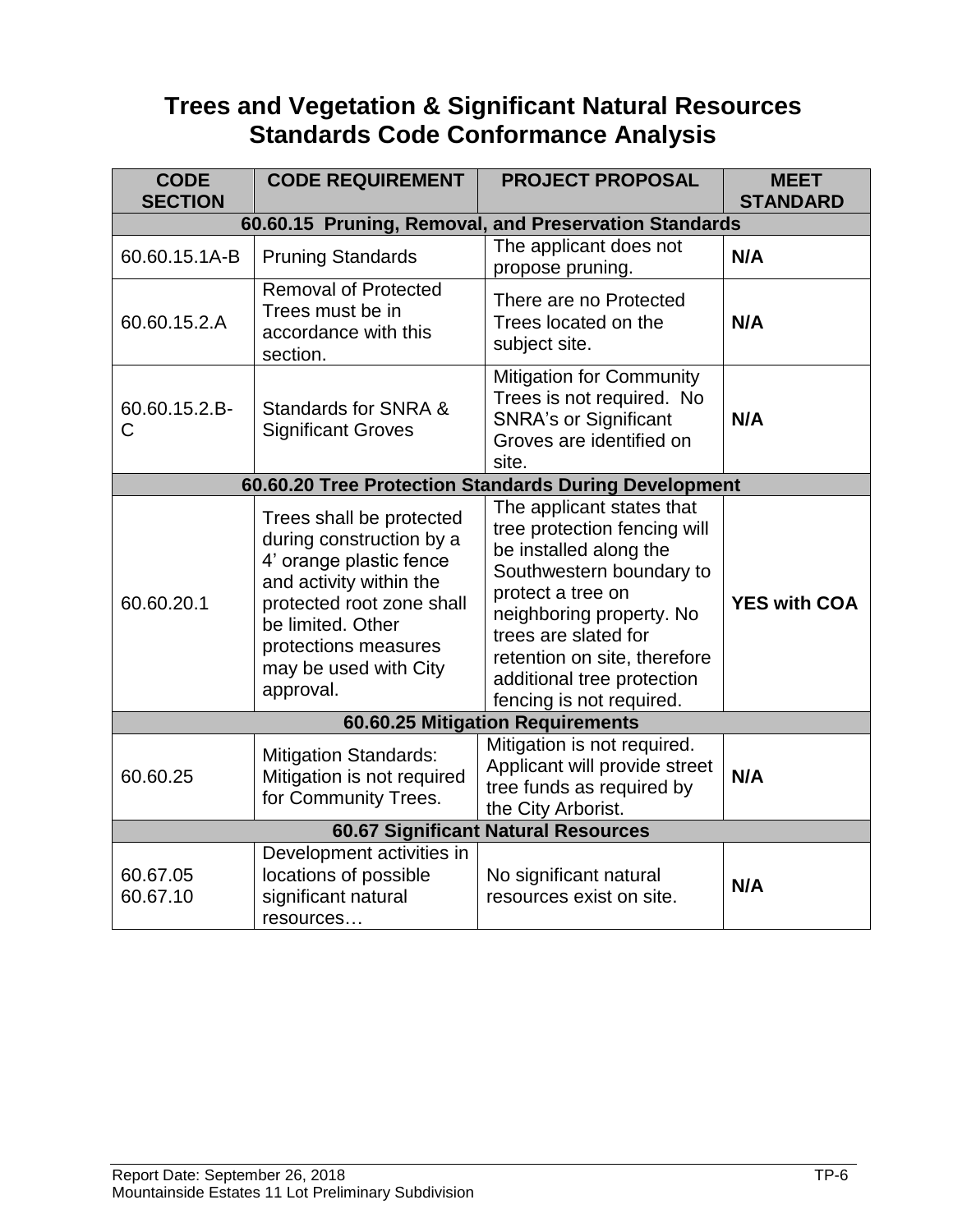# **CONDITIONS OF APPROVAL Mountainside Estates 11 lot Preliminary Subdivision LD2018-0013 / TP2018-0003**

#### **LD 2018-0013 Preliminary Subdivision**

#### **A. General Conditions:**

1. Final decision shall expire automatically two (2) years from the effective date of this decision per Expiration of a Decision (BDC Section 50.90) unless the approval is enacted either through construction or establishment of use or an Extension of a Decision (BDC Section 50.93) is filed on or before the two (2) year time period. (Planning/BA)

#### **B. Prior to site development permit issuance, the applicant shall:**

- 4. Submit the required plans, application form, fee, and other items needed for a complete site development permit application per the applicable review checklist. (Site Development Div./JJD)
- 5. Contract with a professional engineer to design and monitor the construction for any work governed by Beaverton Municipal Code 9.05.020, as set forth in Ordinance 4417 (City Engineering Design Manual and Standard Drawings), Beaverton Development Code (Ordinance 2050, 4010 +rev.), the Clean Water Services District Design and Construction Standards (April 2017, Resolution and Ordinance 2017-05), and the City Standard Agreement to Construct and Retain Design Professionals in Oregon. (Site Development Div./JJD)
- 6. Submit a completed and executed City Standard Agreement to Construct Improvements and Retain Design Professional(s) Registered in Oregon. After the site development permit is issued, the City Engineer and the Planning Director must approve all revisions as set out in Ordinances 2050, 4010+rev., and 4417; however, any required land use action shall be final prior to City staff approval of the engineering plan revision and work commencing as revised. (Site Development Div./JJD)
- 7. Have the ownership of the subject property guarantee all public improvements, site grading, retaining walls, emergency turn-arounds, and common driveway paving by submittal of a City-approved security. The security approval by the City consists of a review by the City Attorney for form and the City Engineer for amount, equivalent to 100 percent or more of estimated construction costs. (Site Development Div./JJD)
- 8. Submit any required off-site easements, executed and ready for recording, to the City after approval by the City Engineer for legal description of the area encumbered and City Attorney as to form. (Site Development Div./JJD)
- 9. Submit to the City a copy of issued permits or other approvals needed from Washington County for work within, and/or construction access to the SW Scholls Ferry Road right of way. (Site Development Div./JJD)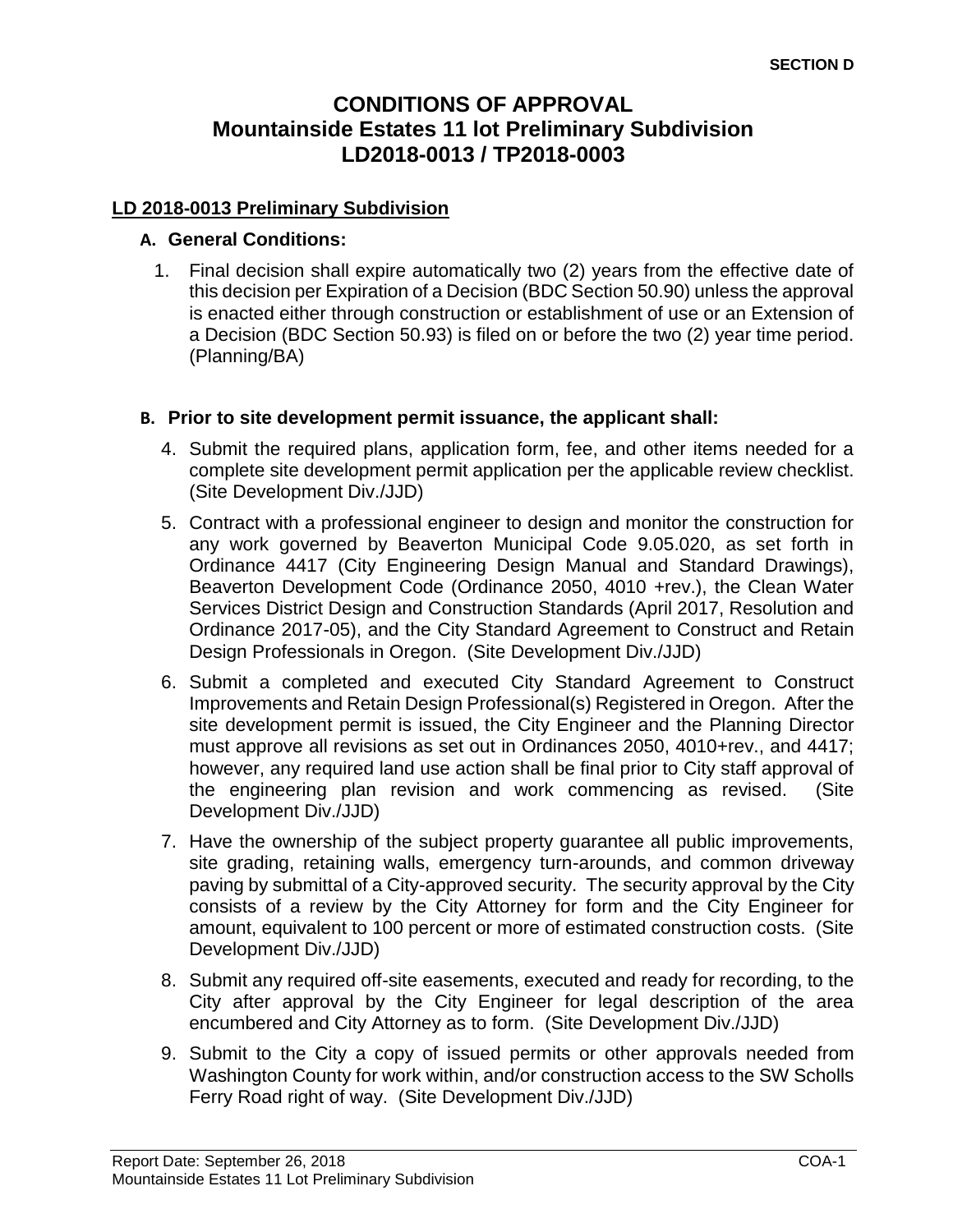- 10.Have obtained the Tualatin Valley Fire and Rescue District Fire Marshal's approval of the site development plans as part of the City's plan review process. (Site Development Div./JJD)
- 11.Have obtained approvals needed from the Clean Water Services District for storm system connections as a part of the City's plan review process. (Site Development Div./JJD)
- 12.Submit plans for erosion control per 1200-CN General Permit (DEQ/CWS/City Erosion Control Joint Permit) requirements to the City if the total disturbance area is 1 acre or greater. The applicant shall use the plan format per requirements for sites between 1 and 4.99 acres adopted by DEQ and Clean Water Services. (Site Development Div./JJD)
- 13.Provide a detailed drainage analysis of the subject site and all tributary areas and prepare a report prepared by a professional engineer meeting the standards set by the City Engineer. The analysis shall identify all contributing drainage areas and plumbing systems on and adjacent to the site with the site development permit application. (Site Development Div./JJD)
- 14.Provide construction plans that show how each lot will be independently served by utility systems as required by the City Engineer and City Building Official per City standards. All site sewer (storm and sanitary) plumbing that serves more than one lot, or crosses onto another lot, shall be considered a public system and shall be constructed to the requirements of the City Engineer. Sheet flow of surface water from one lot's paved area to another lot's paved area shall not be considered a direct plumbing service. (Site Development Div./JJD)
- 15.Submit a revised grading plan showing that each lot has a minimum building pad elevation that is at least one foot higher than the maximum possible high water elevation (emergency overflow) of the public storm water system and show a safe overflow route. A minimum finish floor elevation shall established for the future homes based on service provision needs and whichever of the following three is highest in elevation: 1) at least two feet higher than the rim elevation of the downstream public sanitary sewer manhole; 2) two feet higher than the rim/overflow of any storm water facility; and 3) as necessary to provide adequate fall per engineering and plumbing code standards to the furthest service point. This land-use approval shall provide for minor grade changes less than four vertical feet variance to comply with this condition without additional land-use applications, as determined by the City Engineer and City Planning Director. (Site Development Div./JJD)
- 16.Submit to the City a certified impervious surface determination of the proposed project's net new impervious area proposed for any common areas prepared by the applicant's engineer, architect, or surveyor. Any home demolition and preexisting impervious surface on this site is credited at one equivalent surface unit (2640 square feet). The certification shall consist of an analysis and calculations determining the square footage of all impervious surfaces as a total for the common areas and private streets. (Site Development Div./JJD)
- 17.Pay a storm water system development charges (\$1 per square foot of new impervious surface for quality, and the normal ESU rates for quantity, and overall system conveyance) for all, net, new impervious surfaces created with the site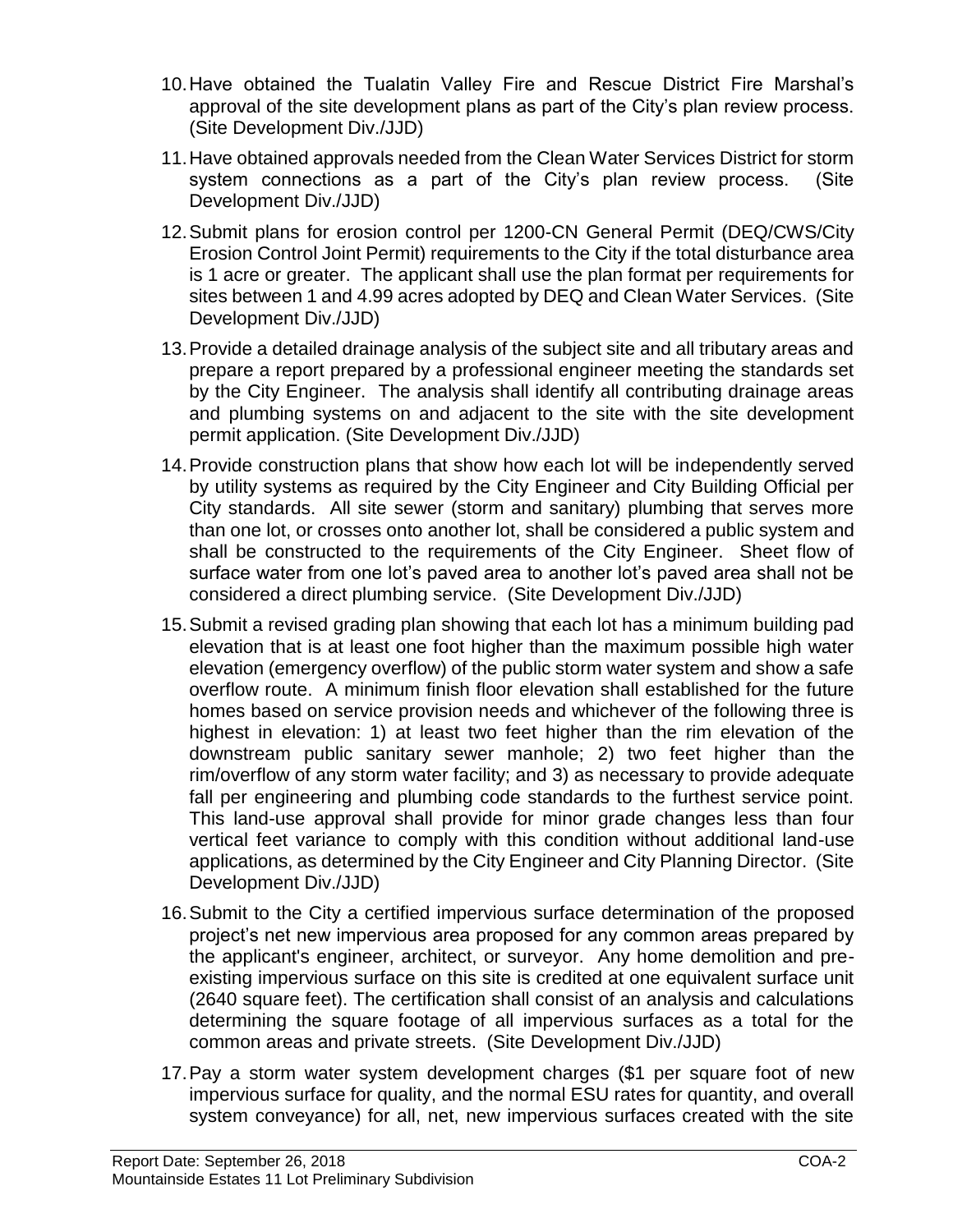development construction. (Site Development Div./JJD) (Site Development Div./JJD)

- 18.Provide plans for LED street lights (Option C unless otherwise approved by the City Public Works Director) and for the placement of underground utility lines along street frontages, within the site, and for services to the proposed new development. If existing utility poles along existing street frontages must be moved to accommodate the proposed improvements, the affected lines must be either undergrounded or a fee in lieu of undergrounding paid per Section 60.65 of the Development Code. (Site Development Div./JJD)
- 19.Provide plans showing a commercial driveway apron (Portland cement concrete) at the intersection of any private, common driveway and a public street. (Site Development Div./JJD)
- 20.Provide plans that provide storm drainage laterals for Lots 5 to 11 in a fashion that does not require long, parallel storm sewers to the existing public storm main within Scholls Ferry Road to the extent practical. (Operations)
- 21.Submit to Washington County Operations Division (503.846.7623):
	- 21a. Completed "Right-of-Way Permit" application form for closure of existing driveway(s) and other work proposed within the right-of-way of SW Scholls Ferry Road.
	- 21b. Submit to Washington County Engineering & Construction Services (Anthony Davies, P.E. – 503.846.7911) the wall design, including structural calculations, for review and approval.
	- 21c. Submit a request to Washington County Survey Division (John Kidd 503.846.7932) for vacation of the public slope easement identified in document 2013-063971.
- 22.The following shall be represented on the plat and recorded with Washington County Survey:
	- 22a. Provision of a non-access reservation along the subject site's frontage of SW Scholls Ferry Road.
- 23. Any modification or reconstruction of the existing sidewalk, curb, and gutter (including pavement) along Scholls Ferry Blvd. must be constructed to County road standards. Plans are to be provided to Washington County for review. (Washington County/NV)
- 24.Provide a plan showing all existing driveways to SW Scholls Ferry Road to be removed consistent with County standards. To implement the County's access standards for parcels with frontage on an Arterial street, the applicant will be required to record a motor vehicle access restriction along the entire SW Scholls Ferry Road frontage as part of the plat recordation. (Washington County/NV)
- 25.Have approval from the Washington County Board of Commissioners to vacate the slope easement. County staff is supportive of the vacation on the condition that the wall design is approved by County Engineering staff. (Washington County/NV)
- 26.The applicant shall provide plans that show street illumination with "Option C" on SW Curlew Lane per City standards. (Transportation/JK)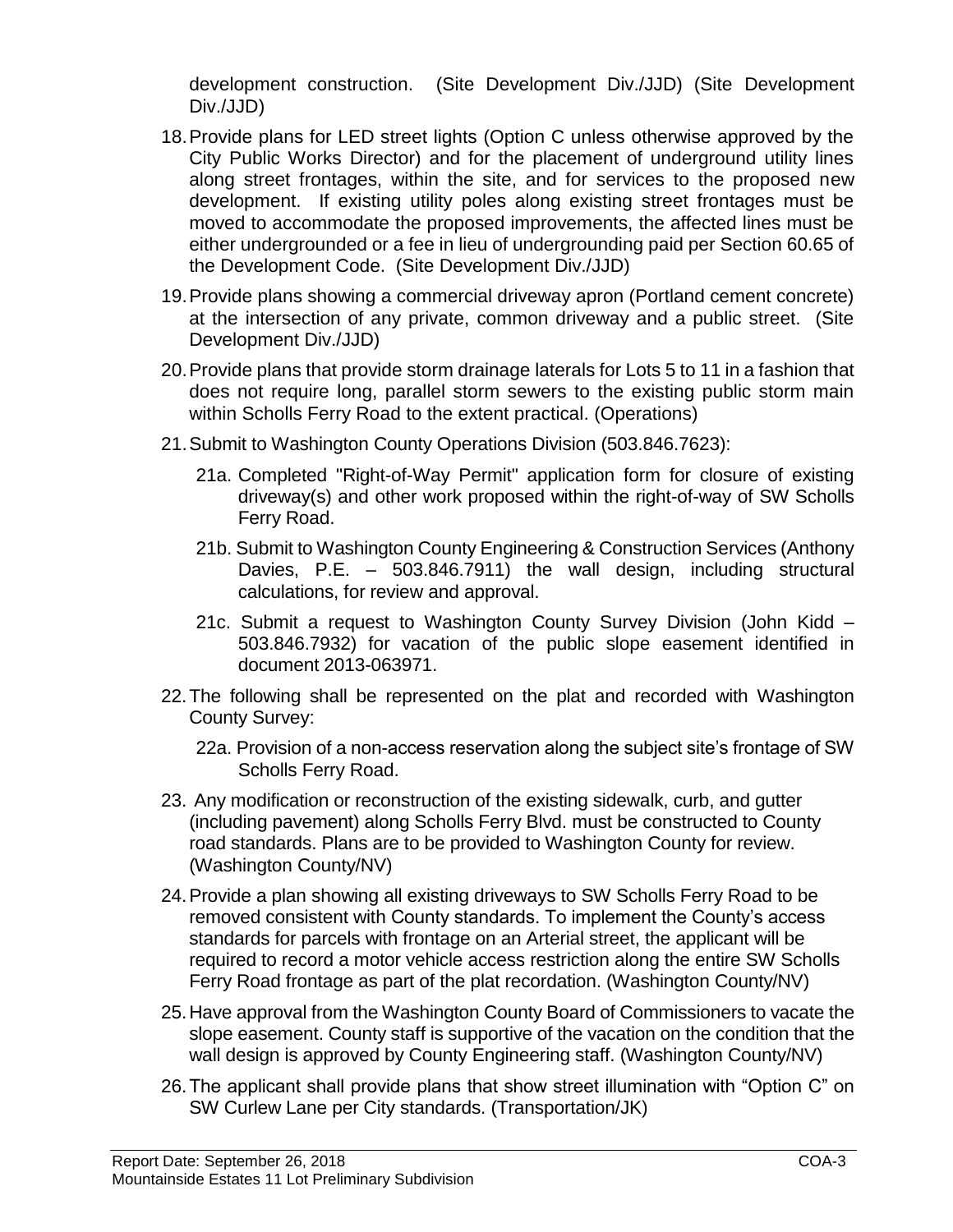- 27. The applicant shall have received approval for an Engineering Design Manual modification to deviate from Standard Drawing 120 for the proposed interim turn around or redesigned the turnaround to comply with Engineering Design Manual Standards. The deviation from standard is the placement of the turnaround in an area other than the end of the road. (Transportation/JK)
- 28. Have decommissioned the private well and septic system that is located on site. (Building/TB)
- 29. Have demolished the existing structures on the subject site. A demolition permit is required for the removal of the existing building(s). A plumbing permit is required for removal, abandonment and capping of a septic tank or sewer line. If a septic tank exists, it shall be pumped out and filled in with sand or gravel or completely removed. An inspection shall be obtained from the plumbing inspector after the tank is filled or removed. A copy of the receipt from the pumping company shall be provided. If the building is connected to the public sanitary sewer system, the building's sewer shall be capped off at the property line and inspected by the plumbing inspector. (BC 8.02.035, Section 105, OSSC; Section 722, OPSC) The removal of existing buildings on the property may provide credits towards some system development (SDC) fees such as water, sanitary sewer, impervious surface, and traffic. (Building/TB)

# **C. Prior to approval of the final plat, the applicant shall:**

- 30.Provide a street name plan on the proposed plat consistent with the City's Street Name Plan. Street name signs shall not be installed prior to final plat approval. (Planning / BA)
- 31.Provide a written maintenance agreement or Homeowner Association Conditions, Covenants and Restrictions (CC&Rs) document for review by the City Attorney, in regard to the ongoing maintenance of the common areas. The agreement shall be recorded. (Planning / BA)
- 32.Submit a Final Land Division Application. In accordance with Section 50.90 of the Development Code, submittal of a complete final land division application shall be made within 2 years after preliminary plat approval, unless a time extension is approved. (Planning / BA)
- 33.Submit a completed Land Division Agreement form to provide assurance that all the conditions of approval shall be met and that the development will be constructed in accordance with City requirements. (Planning / BA)
- 34.Demonstrate that all lots meet ordinance standards for lot size, dimension and frontage, as approved. A copy of the final plat providing all dimensions and the square footage of each lot shall be submitted. (Planning / BA)
- 35.Provide written assurance to the Planning Division that each and every lot is buildable without variance under City Ordinances effective as of the date of preliminary plat approval. Tracts and other parcels not proposed for development shall also be listed with a statement of their purpose. (Planning / BA)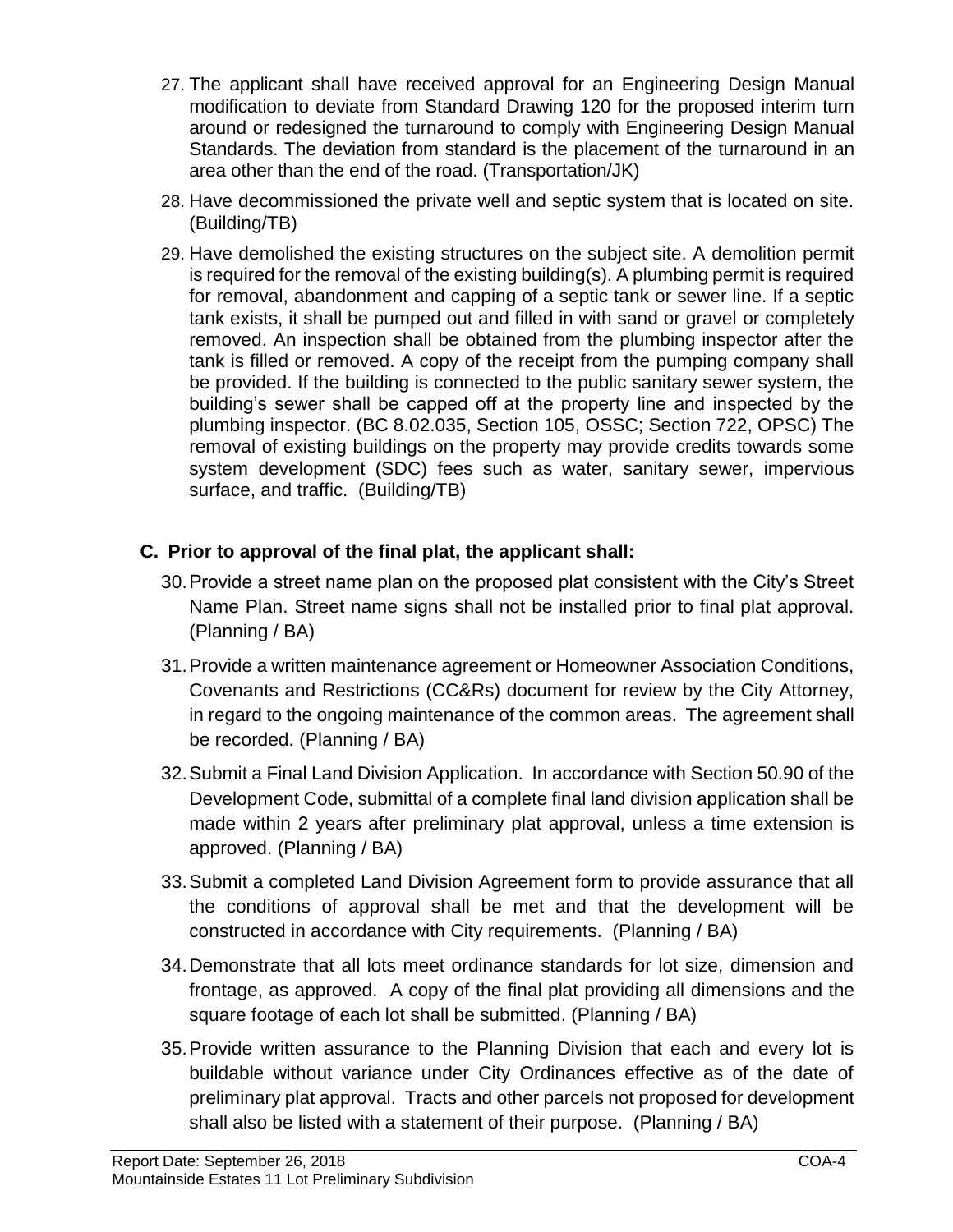- 36.Pay all City liens, taxes and assessments or apportion to individual lots. Any liens, taxes and assessments levied by Washington County shall be paid to them according to their procedures. (Planning / BA)
- 37.Identify all improvements within tracts and public rights-of-way and specify the maintenance responsibilities of those improvements. (Planning / BA)
- 38.Have commenced construction of the site development improvements to provide minimum critical public services to each proposed lot (access graded, cored and rocked; wet utilities installed) as determined by the City Engineer and to allow for verification that the location and width of proposed rights of way and easements are adequate for the completed infrastructure, per adopted City standards. (Site Development Div./JJD)
- 39.Show granting of any required on-site easements on the subdivision plat, along with plat notes as approved by the City Engineer for area encumbered and County Surveyor as to form and nomenclature. The applicant's engineer or surveyor shall verify all pre-existing and proposed easements are of sufficient width to meet current City standards in relation to the physical location of existing site improvements. (Site Development Div./JJD)
- 40.The applicant shall pay the street tree fee of \$3,000 (15 trees x \$200 per tree). (Planning/BA)
- 41.Provide proof of annexation to Tualatin Hills Park and Recreation District (THPRD). (Planning/BA)

# **D. Prior to building permit issuance for homes, the applicant shall:**

- 42. Submit a complete site development permit application and obtain the issuance of site development permit from the Site Development Division. (Site Development Div./JJD)
- 43. Have recorded the final plat with the County Surveyor and submitted a copy to the City. (Site Development Div./JJD)
- 44. Have substantially completed the site development improvements as determined by the City Engineer, including streetlights being fully functional. (Site Development Div./JJD)
- 45. Submit plans that reflect the minimum finish floor elevations determined and shown on the approved site development plans based on service provision needs and whichever of the following three is highest in elevation: 1) at least two feet higher than the rim elevation of the downstream public sanitary sewer manhole; 2) two feet higher than the emergency overflow from the storm water system; and 3) as necessary to provide adequate fall per engineering and plumbing code standards to the furthest service point. (Site Development Div./JJD)
- 46. Pay a storm water system development charges (\$2,640 per each new home for quality, and the normal ESU rates for quantity, and overall system conveyance). (Site Development Div./JJD)